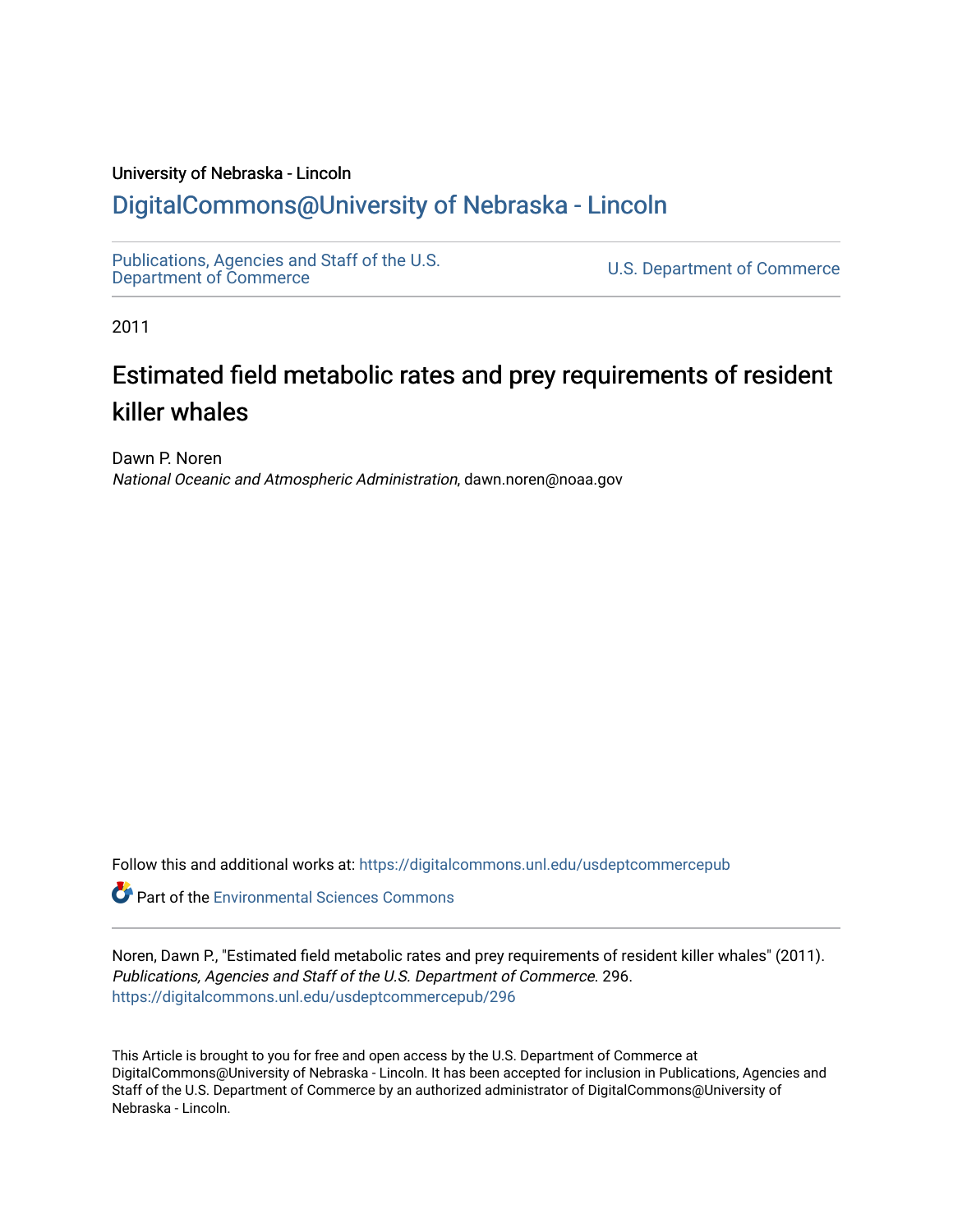# **Marine Mammal Science**



MARINE MAMMAL SCIENCE, 27(1): 60–77 (January 2011) 2010 by the Society for Marine Mammalogy Published 2010. This article is a US Government work and is in the public domain in the USA. DOI: 10.1111/j.1748-7692.2010.00386.x

### Estimated field metabolic rates and prey requirements of resident killer whales

DAWN P. NOREN

National Oceanic and Atmospheric Administration, National Marine Fisheries Service, Northwest Fisheries Science Center, Marine Mammal Ecology Team, 2725 Montlake Boulevard East, Seattle, Washington 98112, U.S.A. E-mail: dawn.noren@noaa.gov

#### ABSTRACT

Killer whales are large animals that often feed in groups and thus have the potential to deplete prey populations. Determining predator energy requirements is essential to assessing whether prey availability is sufficient. This is important because one risk factor facing the endangered Southern Resident killer whale distinct population segment is limited prey availability. Body mass, field metabolic rate (FMR), and daily prey energy requirements (DPERs) were estimated for each individual in the population. FMRs were calculated from body mass, assuming they range from five to six times Kleiber-predicted basal metabolic rates. FMRs of adults were also calculated from resident killer whale activity budgets and the metabolic cost of swimming at speeds associated with daily activities. These two methods yielded similar results. Total FMRs varied by age and sex, which is partly due to the long developmental period and sexual dimorphism in killer whales. FMRs for males (465–4,434 kg) ranged from 35,048 to 228,216 kcal/d while FMRs for females (465–3,338 kg) ranged from 35,048 to 184,444 kcal/d. DPERs were calculated from FMRs assuming a standard digestive efficiency. Corresponding DPERs ranged from 41,376 to 269,458 kcal/d and 41,376 to 217,775 kcal/d, respectively.

Key words: energetics, *Orcinus orca*, killer whale, marine mammal, metabolism, prey consumption.

The daily energetic needs and prey consumption rates of apex predators are important areas of research, particularly because of their potential impact on ecosystems. Killer whales (*Orcinus orca*) represent the highest trophic level of any marine mammal (Pauly *et al.* 1998), and as a consequence, their energetic requirements and resulting prey consumption rates could be significant. However, these values are difficult to quantify. For example, the proposed impact of transient killer whale predation on marine mammal populations in the Northeast Pacific has resulted in considerable debate (*e.g.*, Springer *et al.* 2003, Williams *et al.* 2004, DeMaster *et al.* 2006, Trites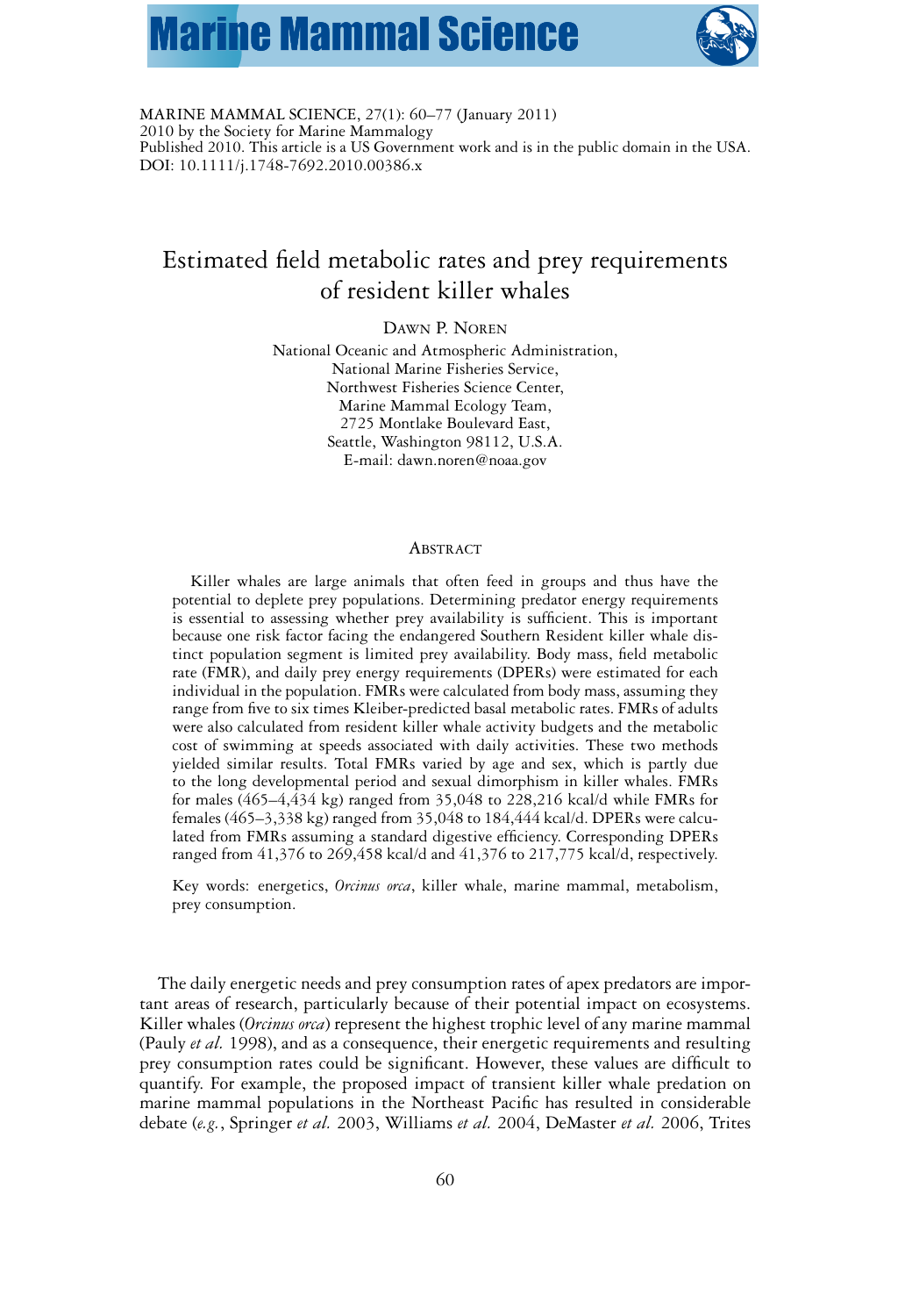*et al.* 2007, Wade*et al.* 2007, Springer *et al.* 2008, Estes *et al.* 2009, Wade*et al.* 2009). One component of uncertainty is a basic understanding of the energetic requirements of killer whales (see Maniscalco *et al.* 2007). Indeed, for cetaceans in general, there is a paucity of information on energetic requirements and prey consumption rates. A key component in studying predator–prey interactions is an understanding of daily energy requirements of individual members of the population as well as the total energy requirements of the entire population.

Previous studies have used several different methods to assess the daily energy expenditure and prey consumption rates of adult resident (Kriete 1995, Williams *et al.* 2006) and transient (Baird and Dill 1996, Williams *et al.* 2004, Maniscalco *et al.* 2007) killer whales. For example, Williams *et al.* (2004) extrapolated field metabolic rates of adult transient killer whales from an allometric relationship of at-sea metabolic rates for marine mammals (Costa and Williams 1999). Other researchers (Kriete 1995, Williams *et al.* 2006, Maniscalco *et al.* 2007) estimated field metabolic rates of adult resident and transient killer whales from daily activity budgets of free-ranging animals and metabolic rates measured in captive killer whales performing behaviors that approximated wild killer whale activity states (from Kriete 1995). Baird and Dill (1996) estimated the rate of energy intake from observations of prey intake by wild transient killer whales. Alternatively, Barrett-Lennard *et al*. (1995) estimated daily caloric intake of transient killer whales based on daily fish ingestion by smaller, relatively sedentary captive whales with a correction factor of 25% to account for the difference in activity levels of captive and wild animals.

All of the previous studies have merit, yet additional approaches are warranted for several reasons. First, the estimates of daily field metabolic and prey consumption rates from some studies are similar, while the results of others differ significantly (for comparisons between studies see Williams *et al.* 2004, Williams *et al.* 2006, Maniscalco *et al.* 2007). Thus, there is some degree of uncertainty in our ability to estimate FMRs and prey consumption rates of killer whales, and therefore, other methods to calculate these values are needed. Second, only two previous studies estimated daily field metabolic or prey consumption rates of immature killer whales (Barrett-Lennard *et al.* 1995, Osborne 1999). Because a population of killer whales can be composed of a significant number of immature individuals, these segments of the population should not be ignored when modeling killer whale field metabolic rates, prey consumption rates, and potential impacts to the ecosystem. Third, none of the previous studies determined prey consumption rates for an existent population of killer whales with a known population size, including the number of individuals within each age and sex class. Because killer whales travel in family groups, refined estimates of daily prey requirements that are based on the demographics (*e.g.*, age and sex structure) of existent killer whale populations are essential to determining potential impacts on prey populations in an ecosystem.

Estimating daily prey energy requirements on the level of a marine mammal population is not a trivial task, particularly because so many variables impact daily energetic expenditure. Metabolic rates are influenced by age, body size, growth, reproductive status, activity level, and environmental conditions (Kleiber 1975, Costa *et al.* 1986, Kriete 1995, Costa 2002, Noren 2002, Williams *et al.* 2006, Maniscalco *et al.* 2007, Williams and Noren 2009, D. Noren, unpublished data). Furthermore, for marine mammals, metabolic rates are further affected by dive depth and duration, activity, and swimming speed (Webb *et al.* 1998, Hurley and Costa 2001, Rosen and Trites 2002, Hastie*et al.* 2006, 2007, Fahlman *et al*. 2008, Williams and Noren 2009). Thus, the proportion of time killer whales spend swimming at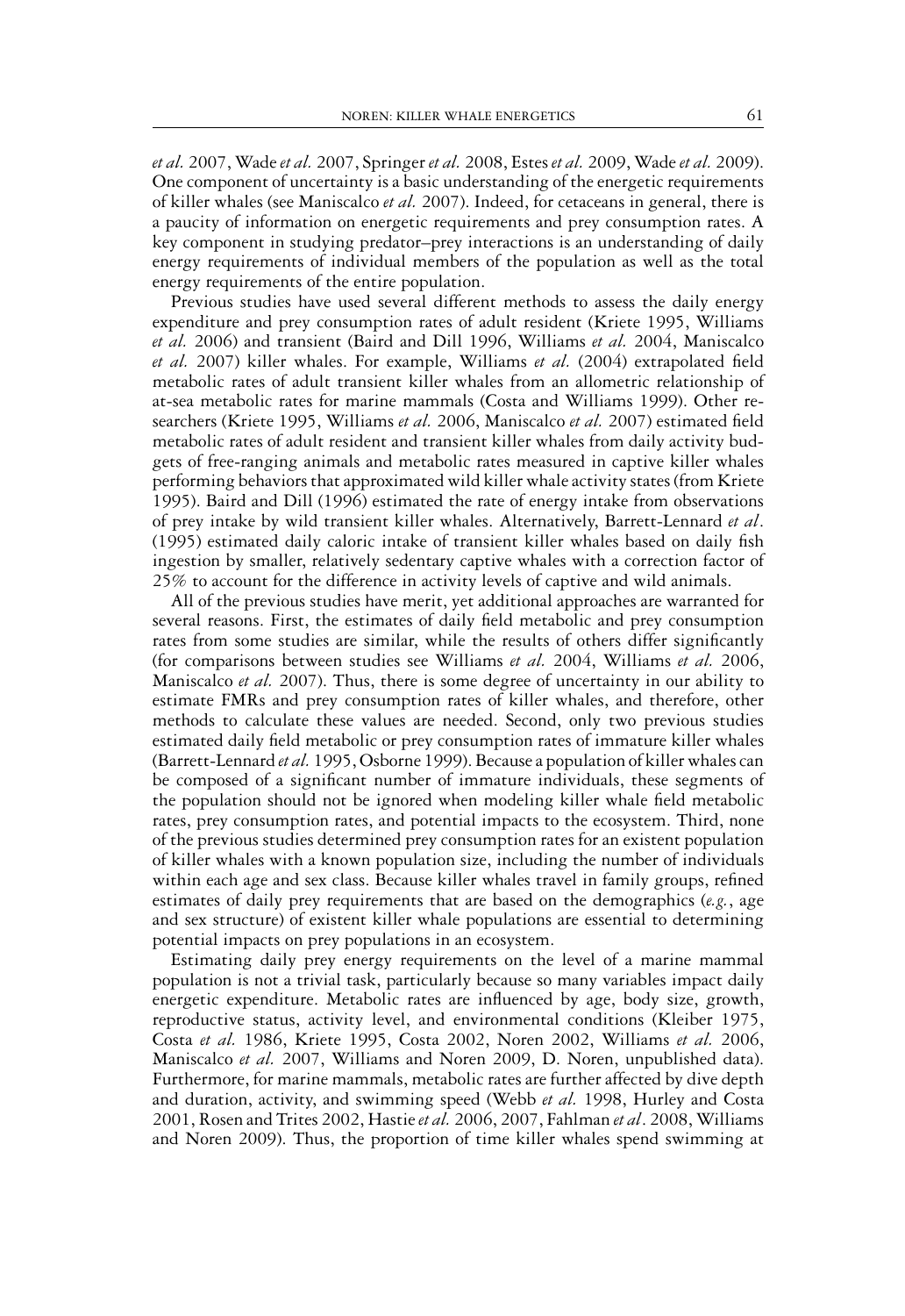different speeds during distinct activity states will impact FMRs, and consequently daily energetic needs.

The objective of this study was to estimate the daily energy expenditure and prey requirements for the entire distinct population segment of Southern Resident killer whales (SRKWs). These whales, which inhabit the eastern Pacific Ocean, ranging from central California to the northern Queen Charlotte Islands of British Columbia, suffered a 20% population decline from 1996 to 2001 (Krahn *et al.* 2004). This decline as well as several risk factors led to the population being listed as Endangered under the U.S. Endangered Species Act and Canada's Species at Risk Act. Because low abundance of their preferred prey, Chinook salmon (*Oncorhynchus tshawytscha*; Ford *et al.* 1998, Ford and Ellis 2006, Hanson *et al.*, in press), is linked to high mortality (Ford *et al.* 2009) and low fecundity (Ward *et al.* 2009), it is imperative that we have estimates of daily prey energy requirements for all members of the SRKW population. Resident killer whales travel in large matriarchal groups, so understanding the daily energetic needs on the level of the population, rather than on the level of the individual, is necessary to inform decisions regarding the conservation of SRKWs, the conservation of salmon, and the management of fishing activities which may limit Southern Resident killer whale prey resources.

#### **METHODS**

Body masses, field metabolic rates (FMRs), and daily prey energy requirements (DPERs) were estimated for all individuals in the SRKW population (November 2008 census data, Center for Whale Research, http://www.whaleresearch.com), with the exception of calves aged  $0 - < 1$  yr old because delphinids at this age are primarily dependent on their mothers for nourishment (for review see Noren and Edwards 2006). Although many delphinid calves may nurse for up to 3 yr after birth (for review see Noren and Edwards 2006), wild killer whale calves can consume fish by 1-yr postpartum (Heyning 1988). Thus, for simplicity, FMRs and DPERs for 2 and 3-yr-old calves were calculated with the assumption that 100% of their daily energetic requirements are met through the consumption of prey, rather than milk.

#### *Estimating Killer Whale Body Mass*

There is no simple method to measure the body mass of free-swimming killer whales. Although body mass can be estimated from body length (Bigg and Wolman 1975), there are limited data on body lengths of wild killer whales, and not all age classes are represented. Similarly, there is a paucity of information on relationships between age and length and age and body mass of killer whales (for review see Clark *et al.* 2000). Because of this, a combination of published values and equations were used to estimate body masses of SRKWs.

For both male and female SRKWs 1–12 yr of age, body mass for each year of life was estimated using a Gompertz function that predicts female killer whale body mass from age in days (Clark *et al.* 2000). The growth rate of these captive-born animals through the age of 6 yr (36.0 cm/yr, Clark *et al.* 2000) was similar to the value (36.6 cm/yr) reported by Bigg (1982) for wild male and female killer whales, including southern and northern resident ecotypes, from the eastern North Pacific.

Because adult Atlantic killer whales (Christensen 1988, Duffield and Miller 1988) tend to be smaller than adult Northeast Pacific killer whales (Bigg and Wolman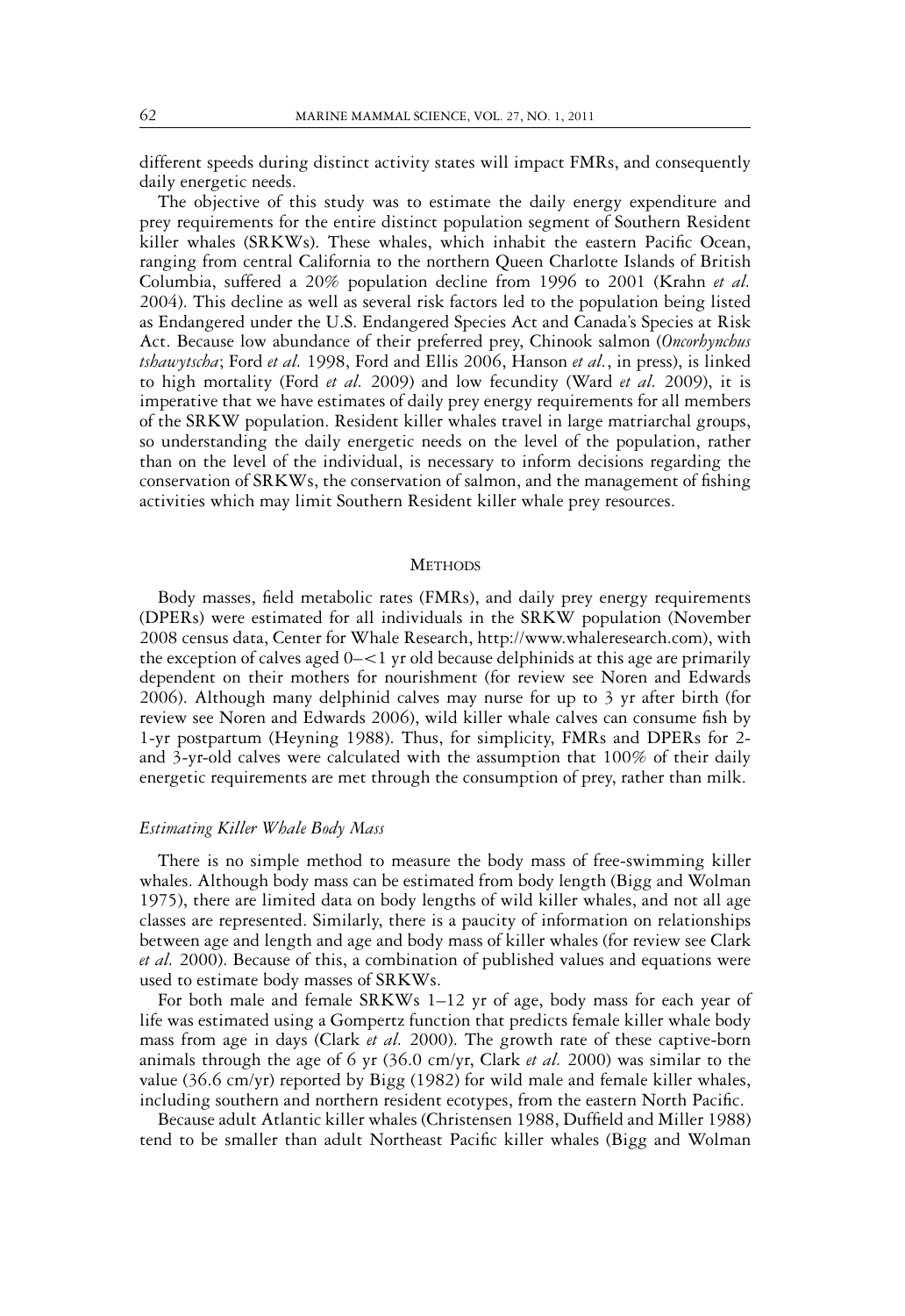1975, Bigg 1982), the growth curve from Clark *et al*. (2000), which was constructed almost exclusively from measurements made on Icelandic whales, was not used to estimate body masses for whales aged  $13-220$  yr. Instead, terminal body masses for adult male and female SRKWs were based on values from adult male and female Northeast Pacific resident killer whales reported by Bigg andWolman (1975). Similar to body growth curves from Icelandic killer whales (Christensen 1988) and patterns of growth and food consumption rates in captive killer whales (Kastelein *et al.* 2000, 2001, 2003*a*), it was assumed that both male and female SRKWs complete their body growth and food consumption rates level off by approximately 20 yr of age.

Terminal body masses of adult female and male SRKWs were set to equal the largest estimated body masses of female and male Northeast Pacific resident killer whales that were taken by the live-capture fishery (Bigg and Wolman 1975). This is because the live-capture fishery focused primarily on smaller animals, thus the majority of masses reported by Bigg and Wolman (1975) were for juvenile animals. The terminal body mass for female  $SRKWs \ge 20$  yr old was set at 3,338 kg (estimated from Bigg and Wolman 1975). Due to a lack of data on changes in body mass with age in sexually mature female SRKWs, it was assumed that female body mass changes at a constant rate of approximately 107 kg/yr from the mass of 2,482 kg at the age of 12 (estimated according to methods from above) to the terminal mass of 3,338 kg for all adult females  $\geq$  20 yr of age (Fig. 1).

Killer whales are highly sexually dimorphic. Adult males have longer body length, larger body mass, greater girth, and larger flukes and fins than adult females (Nishiwaki and Handa 1958, Jonsgård and Lyshoel 1970, Bigg and Wolman 1975,



*Figure 1.* Relationship between body mass and age in years for male and female killer whales. The growth curves for male ( $\blacktriangle$ ) and female ( $\bullet$ ) killer whales are denoted by the solid and broken lines, respectively.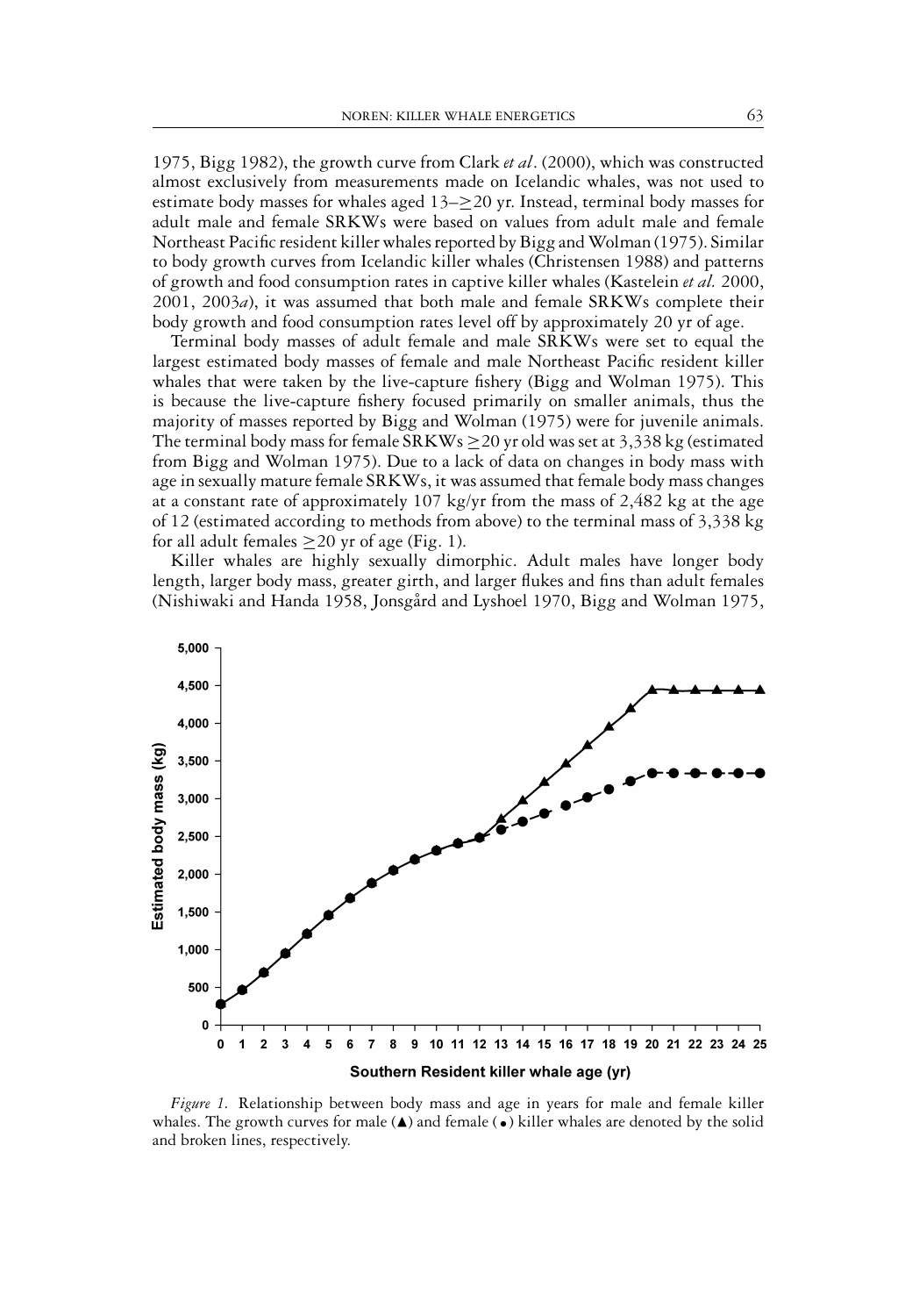Clark and Odell 1999). Thus, the terminal body mass for male  $SRKWs \ge 20$ -yr old was set at 4,434 kg (estimated from Bigg and Wolman 1975). To reach this large body size, male killer whales undergo a period of rapid growth, which begins at 13–14 yr of age (Christensen 1988). Due to a lack of data on changes in body mass with age in adolescent male SRKWs, it was assumed that male body mass changes at a constant rate of approximately  $244$  kg/yr from the mass of 2,482 kg at the age of 12 (estimated according to methods from above) to the terminal mass of 4,434 kg for all adult males  $\geq$  20 yr of age (Fig. 1).

Although it may be preferable to express SRKW male and female growth patterns as single nonlinear functions, there were insufficient data to do so. As more data become available, SRKW growth curves can be refined. In the meantime, this approach was deemed reasonable because realistic SRKW juvenile growth rates and adult body masses were incorporated into the estimates, which resulted in growth curves (Fig. 1) that are nearly identical in shape to growth curves of wild male and female Norwegian killer whales (Christensen 1988).

#### *Estimating Field Metabolic Rates (FMRs)*

The potential range of field metabolic rates (FMRs, the total metabolic cost of all physiological processes and activities of an animal in the wild) for killer whales of all age and sex classes were calculated from body mass assuming that daily metabolism ranges from five to six times Kleiber (1975) predicted BMR, according to the following equations:

Lower bound FMR = 
$$
350M_b^{0.75}
$$
 (1)

Upper bound FMR = 
$$
420M_b^{0.75}
$$
 (2)

where FMR is in kcal/d and  $M_b$  is body mass in kg.

This method was deemed appropriate for adult ( $\geq$ 20 yr of age) killer whales because FMRs of adult otariids and bottlenose dolphins (*Tursiops truncatus*) range from five to six times Kleiber-predicted BMR (calculated from Costa *et al.* 1991, Costa and Williams 1999, Costa 2002). For comparison, Williams *et al.* (2004) used the equation FMR =  $406M_b^{0.756}$  for adult transient killer whales in Alaska, which is near the upper bound of FMRs presented above.

It is plausible that the cost of reproduction in females and growth in juveniles may affect individual FMRs. However, results from previous studies on marine mammals suggest that energetic costs of gestation and lactation in females and growth in juveniles do not increase FMR values. For example, FMRs of lactating California sea lions (*Zalophus californianus*) range from five to six times Kleiber-predicted BMR (calculated from Costa *et al.* 1991), which are comparable to those of nonlactating otariids and delphinids (Costa and Williams 1999, Costa 2002). Similarly, resting metabolic rates do not differ between reproductive and nonreproductive female California sea lions during the late pregnancy or lactation periods (Williams *et al.* 2007).

Body size changes rapidly in young animals, so FMRs of immature animals (1– 12-yr old), "sprouting" adolescent males (13–19-yr old), and young adult females (13–19-yr old) were estimated for each yr of life. Although body growth has the potential to increase daily metabolic rates, there is a paucity of information on how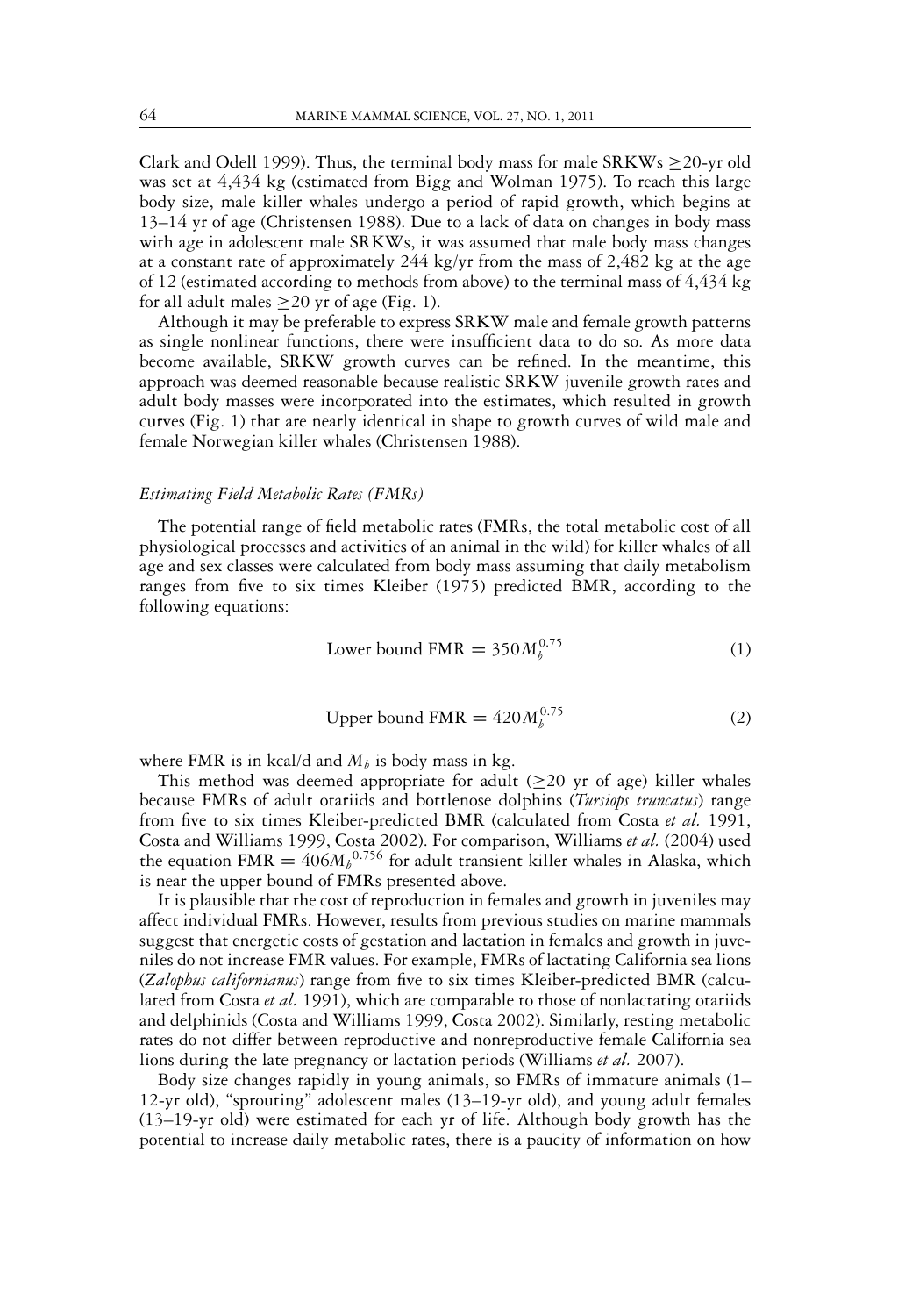the cost of growth affects FMRs in cetaceans. Data from juvenile sea lions suggest that these costs may not represent a large portion of daily energy expenditure. For example, the energy required for growth in immature Steller sea lions is small relative to their total energy needs (Winship *et al.* 2002). Furthermore, energetic costs of swimming juvenile sea lions (calculated from Feldkamp 1987, Williams *et al.* 1991, and Rosen and Trites 2002) range from three to six times Kleiber-predicted BMR. Thus, it was deemed reasonable to assume that FMRs of juvenile killer whales could also be calculated using Equations 1 and 2, similar to adult killer whales. Although the multiplier values for juveniles, adolescents, and adults are identical, the fact that FMR is proportional to  $M_b^{\,0.75}$  means that smaller, younger individuals have significantly higher mass-specific FMRs than larger, older individuals, which is the typical mammalian pattern.

#### *Comparing Predicted FMRs with FMRs Calculated from Daily Activity Budgets*

To help determine whether FMRs calculated by the above methods are reasonable, FMRs were also calculated for adult (age  $\geq$ 20 yr) male and female resident killer whales using cost of transport (*COT*) curves developed for killer whales (Williams and Noren 2009) and daily activity budgets that identified the proportion of time Northeast Pacific resident killer whales were engaged in each activity state in addition to the average swimming speed for each activity state (Northern Residents from Ford 1989, Southern Residents from Noren *et al*. 2009 and D. Noren, unpublished data). Specifically, FMRs were calculated with the assumption that whales swam at a constant speed specific to each activity state for the entire duration (proportion of a 24 h day) they were engaged in each activity state. The total metabolic cost of swimming during each activity state was calculated from *COT* curves from Williams and Noren (2009). Daily FMRs were then calculated by summing the total metabolic costs of swimming for all activity states that whales were engaged in daily (Table 1, 2).

These calculations are rather simplistic because the *COT* curves from Williams and Noren (2009) were constructed from speed and respiration rate data collected from Northern Resident killer whales during one activity state (travel/forage), and it is possible that *COT* curves may differ when whales are engaged in other activity states. However, Williams and Noren (2009) selected their data using strict criteria in an attempt to determine *COT* for swimming only, while excluding other associated costs of foraging (*e.g.*, diving and performing surface active behaviors). Thus, the *COT* curves from Williams and Noren (2009) should provide good estimates for the energetic costs associated with swimming over a range of speeds, and be applicable across most activity states. Although the energetic costs of surface active behaviors (*e.g.*, breaches, tail slaps, *etc*.) will not be accounted for in these calculations, these behaviors do not make up a substantial portion of Southern Resident killer whales' daily activity budgets (Noren *et al.* 2009). Furthermore, tail slaps, which are the predominant surface active behaviors performed (Noren *et al.* 2009), are not associated with high energetic costs (D. Noren, unpublished data). Consequently, the performance of surface active behaviors is not expected to significantly affect daily FMRs.

#### *Estimating Daily Prey Energy Requirements (DPERs)*

Digestive efficiency for killer whales is approximately 84.7% (Williams *et al.* 2004). This means that killer whales must consume more kcal/d than their predicted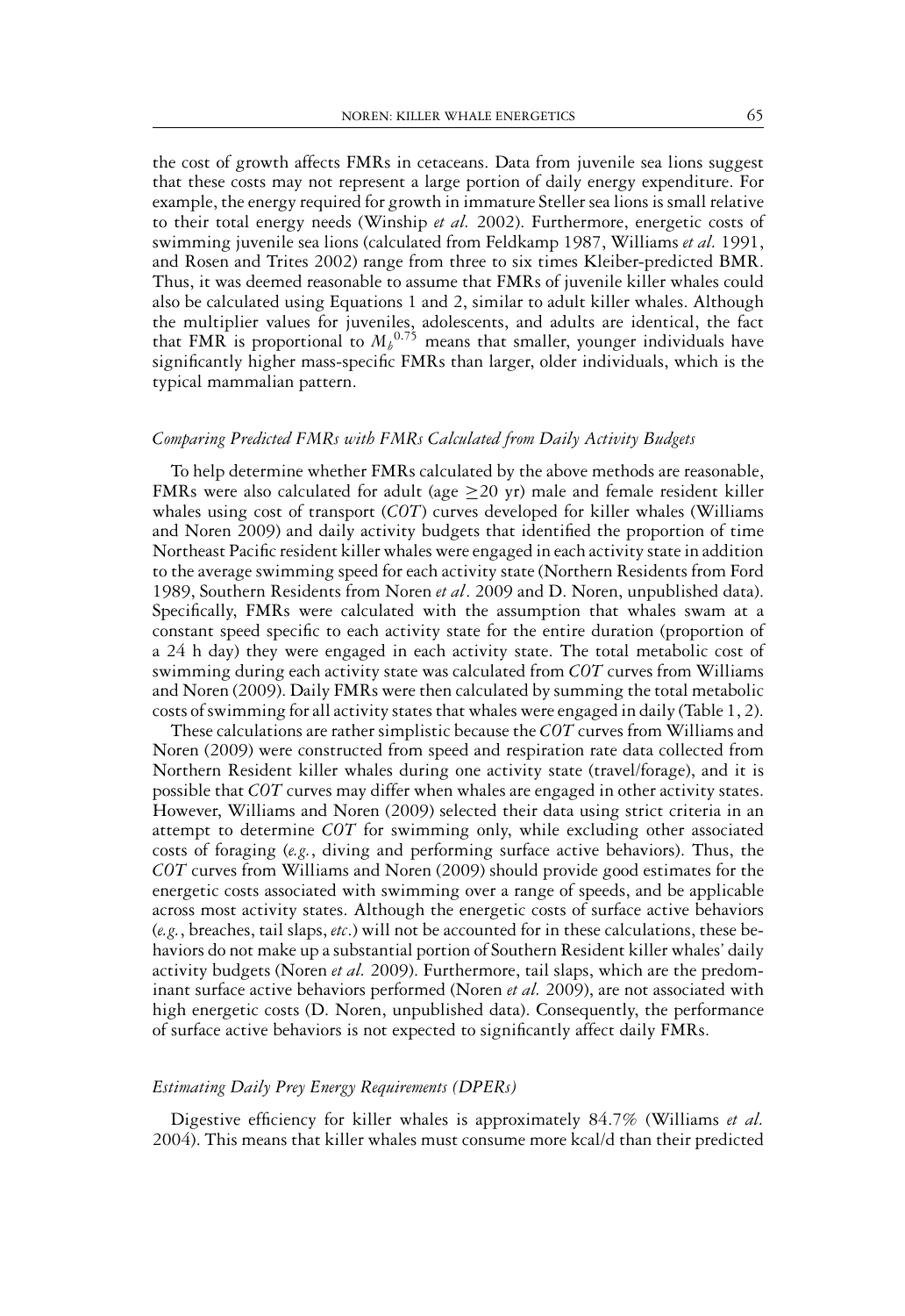| Activity state <sup>a</sup>                                                                                                                                                                                                                                                                                                                                                                                                                                 |                                                                                                                                                                                       |                                                                                                                                                                                        |
|-------------------------------------------------------------------------------------------------------------------------------------------------------------------------------------------------------------------------------------------------------------------------------------------------------------------------------------------------------------------------------------------------------------------------------------------------------------|---------------------------------------------------------------------------------------------------------------------------------------------------------------------------------------|----------------------------------------------------------------------------------------------------------------------------------------------------------------------------------------|
| (% of 24 h day engaged in activity, mean<br>swimming speed during activity)                                                                                                                                                                                                                                                                                                                                                                                 | Daily adult male<br>$(4,434 \text{ kg})$ FMR <sup>b</sup>                                                                                                                             | Daily adult female<br>$(3,338 \text{ kg})$ FMR <sup>c</sup>                                                                                                                            |
| Foraging<br>$(66.5\%, 1.7 \text{ m/s})$<br>Travelling<br>$(4.2\%, 2.9 \text{ m/s})$<br>Resting<br>$(13.2\%, 0.8 \text{ m/s})$<br>Socializing<br>$(11.6\%, 1.1 \text{ m/s})$<br>Beach-rubbing<br>$(4.5\%$ , speed not available but assumed to be<br>0.8 m/s [speed for resting], since beach<br>rubbing whales do not move through the<br>area very quickly and rubbing behavior was<br>often accompanied by resting among<br>nearby animals ([Ford 1989]). | 780.7 MJ<br>$(186, 585.8 \text{ kcal})$<br>50.4 MJ<br>$(12,038.8 \text{ kcal})$<br>150.4 MJ<br>(35,936.6 kcal)<br>133.8 MJ<br>(31,985.5 kcal)<br>51.3 MJ<br>$(12,251.1 \text{ kcal})$ | 428.7 MJ<br>$(102, 462.8 \text{ kcal})$<br>27.5 MJ<br>$(6,575.9$ kcal)<br>83.2 MJ<br>$(19,883.7 \text{ kcal})$<br>73.8 MJ<br>$(17, 641.3 \text{ kcal})$<br>28.4 MJ<br>$(6,778.5$ kcal) |
| Total daily energy budget (24 h)                                                                                                                                                                                                                                                                                                                                                                                                                            | 1,166.5 MJ                                                                                                                                                                            | 641.6 MJ                                                                                                                                                                               |
| Daily energy budget relative to Kleiber<br>(1975) predicted basal metabolic rate<br>(BMR) values                                                                                                                                                                                                                                                                                                                                                            | (278,797.8 kcal)<br>$7.3\times$ Kleiber                                                                                                                                               | $(153,342.2 \text{ kcal})$<br>$5.0 \times$ Kleiber                                                                                                                                     |

*Table 1.* FMRs for adult male and female Northern Resident killer whales calculated from daily activity budgets.

<sup>a</sup>Percentage of time Northern Resident killer whales were observed in five activity states and mean swimming speed during each activity from Ford (1989). Ford (1989) reported percentages based on 416 total h of observations collected on 93 d. For this illustration, these percentages were also assumed to apply to a 24 h activity budget.

<sup>b</sup>Energy expenditure was calculated using the speed for each activity state from Ford (1989) and the cost of swimming at that speed (calculated from the *COT* regression equation for adult males from Williams and Noren 2009), with the assumption that whales maintained a constant swimming speed during the entire period they were engaged in each activity state.

 $\epsilon$ Energy expenditure was calculated using the speed for each activity state from Ford (1989) and the cost of swimming at that speed (calculated from the *COT* regression equation for adult females without calves from Williams and Noren 2009), with the assumption that whales maintained a constant swimming speed during the entire period they were engaged in each activity state.

FMR (Equations 1 and 2) to meet their daily energy demands. The estimated potential range of daily prey energy requirements (DPERs) for all killer whales takes digestive efficiency into account and was calculated from body mass, according to the following equations:

Lower bound DPER = 
$$
413.2M_b^{0.75}
$$
 (3)

Upper bound DPER = 
$$
495.9M_b^{0.75}
$$
 (4)

where DPER is in kcal/d and  $M<sub>b</sub>$  is body mass in kg.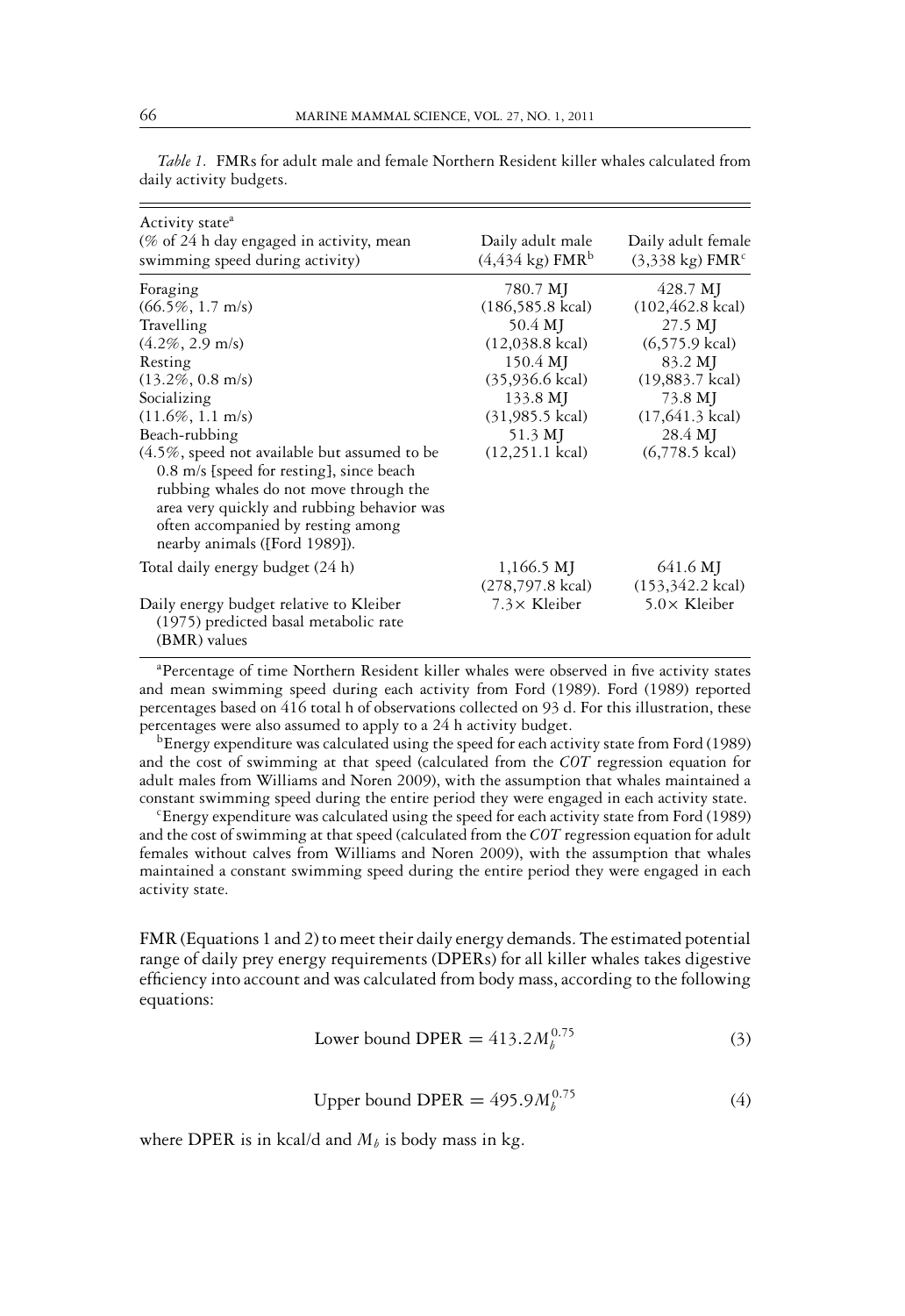| Activity state <sup>a</sup> (% of 24 h day<br>engaged in activity, mean swimming<br>speed during activity)                                                               | Daily adult male<br>$(4, 434 \text{ kg})$ FMR <sup>b</sup>                                                                                              | Daily adult female<br>$(3,338 \text{ kg})$ FMR <sup>c</sup>                                                                                            |
|--------------------------------------------------------------------------------------------------------------------------------------------------------------------------|---------------------------------------------------------------------------------------------------------------------------------------------------------|--------------------------------------------------------------------------------------------------------------------------------------------------------|
| Foraging<br>$(21\%, 1.1 \text{ m/s})$<br>Travelling<br>$(70.4\%, 2.2 \text{ m/s})$<br>Resting<br>$(6.8\%, 0.8 \text{ m/s})$<br>Socializing<br>$(1.8\%, 0.3 \text{ m/s})$ | 242.3 MJ<br>$(57,904.7 \text{ kcal})$<br>835.0 MJ<br>$(199, 576.1$ kcal)<br>77.5 MJ<br>$(18,512.8 \text{ kcal})$<br>19.7 MJ<br>$(4,711.9 \text{ kcal})$ | 133.6 MJ<br>$(31,936.9 \text{ kcal})$<br>457.4 MJ<br>$(109,314.2 \text{ kcal})$<br>42.9 MJ<br>$(10,243.1 \text{ kcal})$<br>11.0 MJ<br>$(2,632.8$ kcal) |
| Total daily energy budget (24 h)<br>Daily energy budget relative to Kleiber<br>(1975) predicted basal metabolic<br>rate (BMR)                                            | 1174.5 MJ<br>$(280,705.5 \text{ kcal})$<br>$7.4\times$ Kleiber                                                                                          | 644.9 MJ<br>$(154, 126.9 \text{ kcal})$<br>$5.0 \times$ Kleiber                                                                                        |

*Table 2.* FMRs for adult male and female Southern Resident killer whales calculated from daily activity budgets.

<sup>a</sup>Percentage of scan samples collected on a 10-min interval  $(n = 571$  sampling intervals) that Southern Resident killer whales were observed in four activity states (Noren *et al.* 2009, D. Noren, unpublished data). The mean swimming speed for each activity state was calculated from speeds of individual male and female focal whales recorded during each state (D. Noren, unpublished data). Data were collected during daylight hrs only, but for this illustration, it is assumed that the percentages approximate percentages of a 24 h activity budget.

<sup>b</sup>Energy expenditure was calculated using the speed for each activity state (D. Noren, unpublished data) and the cost of swimming at that speed (calculated from the *COT* regression equation for adult males from Williams and Noren 2009), with the assumption that whales maintained a constant swimming speed during the entire period they were engaged in each activity state.

 ${}^{\circ}$ Energy expenditure was calculated using the speed for each activity state (D. Noren, unpublished data) and the cost of swimming at that speed (calculated from the *COT* regression equation for adult females without calves from Williams and Noren 2009), with the assumption that whales maintained a constant swimming speed during the entire period they were engaged in each activity state.

It is possible that food consumption increases to compensate for the energetic costs of gestation, lactation, and growth. Results from the few studies conducted on marine mammals demonstrate that food intake can increase during some, but not all of these life processes. For example, food intake rates of captive killer whales (Kriete 1995, Kastelein *et al*. 2003*a*) and bottlenose dolphins (Kastelein *et al.* 2002, 2003*b*) do not increase significantly during gestation. Thus, it is also likely that DPERs of pregnant free-ranging killer whales do not increase. In contrast, food consumption is likely to increase during lactation. For instance, food consumption in lactating female California sea lions is greater than that of nonlactating females (Williams *et al.* 2007). Though, due to confounding energetic demands associated with the annual molt, which also increased food consumption in non-lactating females during the lactation period (Williams *et al.* 2007), it is not possible to determine the proportion of consumed prey that is attributed to lactation demands alone. Data on lactating odontocetes are also inadequate to establish an appropriate level of increased food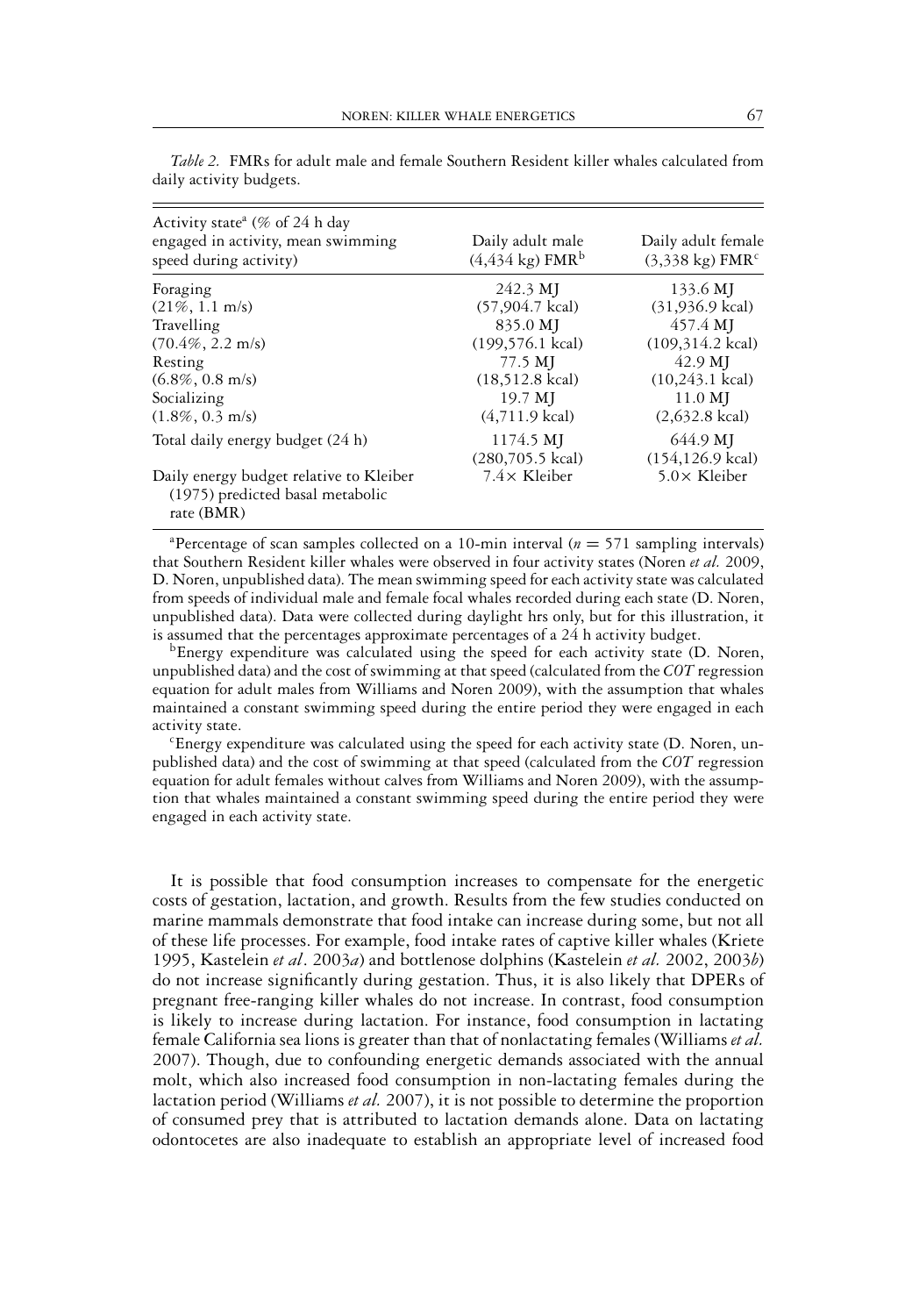consumption for lactating, free-ranging killer whales. For example, lactating captive killer whales (Kriete 1995, Kastelein *et al.* 2003*a*) and bottlenose dolphins (Kastelein *et al.* 2002, 2003*b*) increase food intake rates by 1.5–2 times baseline levels, but food consumption rates are highly variable across individuals, across different lactation periods in females that have given birth more than once, and within a single lactation period (Kriete 1995, Kastelein *et al.* 2002, 2003*a*, *b*). In general, food intake rates increase only after the first month following birth but then decrease by the third or fourth month of lactation (Kastelein *et al.* 2003*b*). Several researchers have investigated lactation costs in terrestrial mammals, but it would be inappropriate to apply their results to lactating cetaceans because energy expenditure and caloric intake during lactation in mammals varies by several factors, including allometry, life history, phylogeny, and individual variation (Gittleman and Thompson 1988).

Given that pregnant captive delphinids do not increase food intake rates and data on food intake rates during lactation are equivocal, it was deemed appropriate to use Equations 3 and 4 to estimate DPERs of free-ranging pregnant and lactating killer whales. Similarly, Equations 3 and 4 were also used to estimate DPERs of growing juvenile and adolescent killer whales. This is because energy intake required for growth in immature captive killer whales (Kriete 1995) and free-ranging Steller sea lions (Winship *et al.* 2002) is negligible relative to total energy intake.

#### **RESULTS**

#### *Comparing Predicted FMRs with FMRs Calculated from Daily Activity Budgets*

FMRs calculated from *COT* curves and daily activity budgets range from 5.0 to 7.4 times Kleiber (1975) predicted basal metabolic rates for adult resident killer whales (Table 1, 2). Even though the percentage of time spent in different activity states differs somewhat between Northern and Southern Resident killer whales, the resulting daily FMRs are very similar (Table 1, 2).

The results of these calculations suggest that FMRs of female killer whales are five times Kleiber (1975) predicted BMR values, which is the predicted lower bound FMR (Equation 1), and FMRs of males are 7.3–7.4 times Kleiber (1975) predicted BMR values, which is slightly greater than the predicted upper bound FMR (Equation 2). Relatively higher mass-specific FMRs for adult males (Table 1, 2) are likely due to the finding that mass-specific *COTs* at slower speeds are slightly higher in males compared to females (Williams and Noren 2009). In contrast, there is no sex difference in mass-specific *COTs*at faster speeds (Williams and Noren 2009). It is probable that differences in mass-specific *COTs* at slower speeds are artifacts of the methods used by Williams and Noren (2009) to determine *COT*, rather than a true elevation of mass-specific *COTs* in males relative to females. The elevated massspecific FMR values for males (Table 1, 2) are likely due to the fact that the majority of speeds in the daily activity budgets are <2.0 m/s and do not necessarily indicate that mass-specific FMRs of adult males are higher than those of adult females.

Given that several assumptions were made during the construction of the *COT* curves (see Williams and Noren 2009) and that activities that reduce (*e.g.*, longduration diving, rest) and increase (*e.g.*, social, surface active behaviors) metabolism were not accounted for in the calculations, FMRs estimated from*COT* curves and daily activity budgets were not expected to be identical to those estimated from Equations 1 and 2. However, the similarity is encouraging and provides some evidence to suggest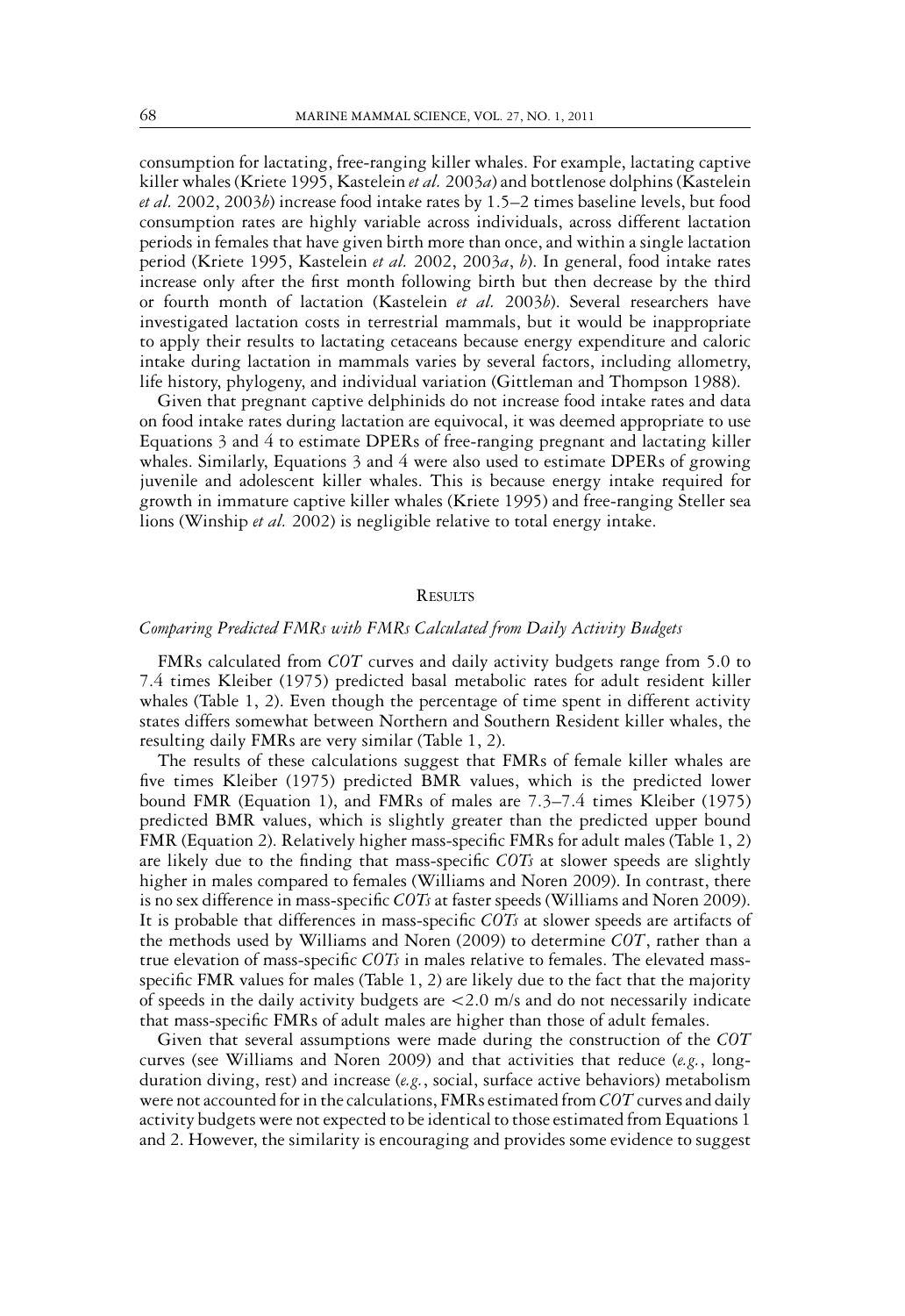

*Figure 2.* Relationship between daily prey energy requirements (DPERs) and age in years for male and female killer whales. Lower bound (broken lines) and upper bound (solid lines) estimates of DPERs (kcal/d) are presented for male ( $\blacktriangle$ ) and female ( $\bullet$ ) killer whales.

that FMRs of resident killer whales are likely to fall within the range of five to six times Kleiber (1975) predicted BMR, similar to other marine mammals.

#### *Field Metabolic Rates (FMRs) and Daily Prey Energy Requirements (DPERs)*

As expected, total FMRs and DPERs differ widely across Southern Resident killer whale age and sex classes (see online Table S1, Fig. 2). Not surprisingly, juvenile animals have the lowest total FMRs and DPERs, while adult males have the highest. Although males >12 yr old have higher lower and upper bound FMRs and DPERs than females of comparable age, there is some overlap in the range of values for males and females aged 13–18 yr old (Fig. 2). However, by 19 yr of age, FMRs and DPERs of males surpass those of females (Fig. 2).

Yet, when considering DPERs of the entire Southern Resident killer whale population, it is not the males, but the females that collectively have the highest total DPER. This is because 34.9% of the November 2008 population of SRKWs were older adult females ( $\geq$ 20 yr old), and thus a large portion of the population's total DPER is attributed to this segment (Fig. 3a, b). Specifically, the DPERs of all older adult females combined represent 40.5% of the population's total DPER  $(12,980,019-15,577,908 \text{ kcal/d})$ . Although the number of adult males ( $\geq$ 20-yr old) in the November 2008 population was relatively small (7.2% of the population), and comparable to the number of animals in some of the juvenile/immature age classes, their larger body size ensures that the combined DPERs of all adult males is the second largest portion (10.4%) of the population's total DPER (Fig. 3a, b).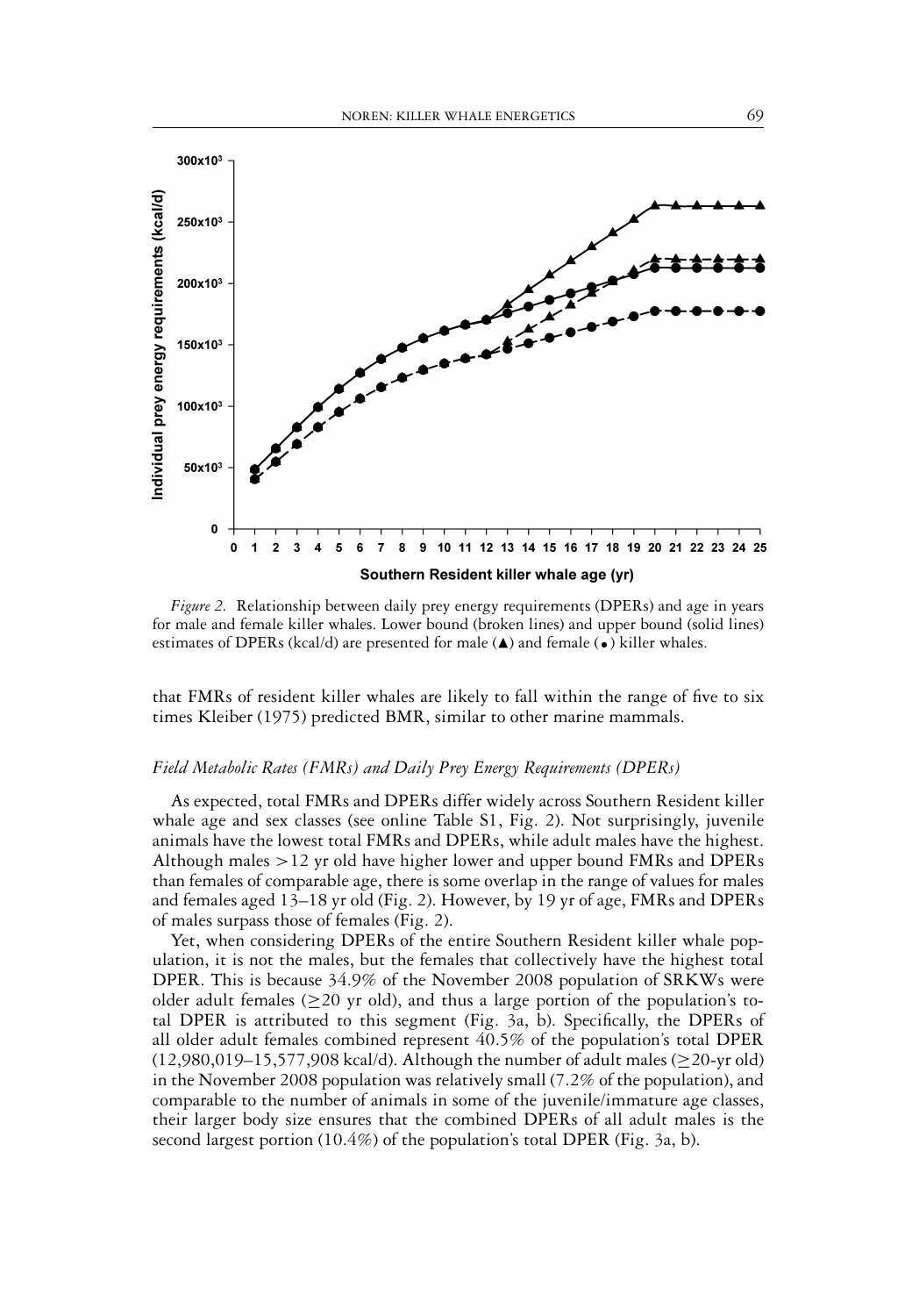

*Figure 3.* Number of individuals within each age and sex class (a) and total daily prey energy requirements (DPERs) for all killer whales combined within each age and sex class (b) from the Southern Resident killer whale population in November 2008 (Center for Whale Research, http://www.whaleresearch.com). Lower bound (white bars) and upper bound (black bars) estimated DPERs are presented. It is assumed that calves <1 yr of age receive all of their daily energy requirements through their mothers' milk, not *via* ingestion of fish.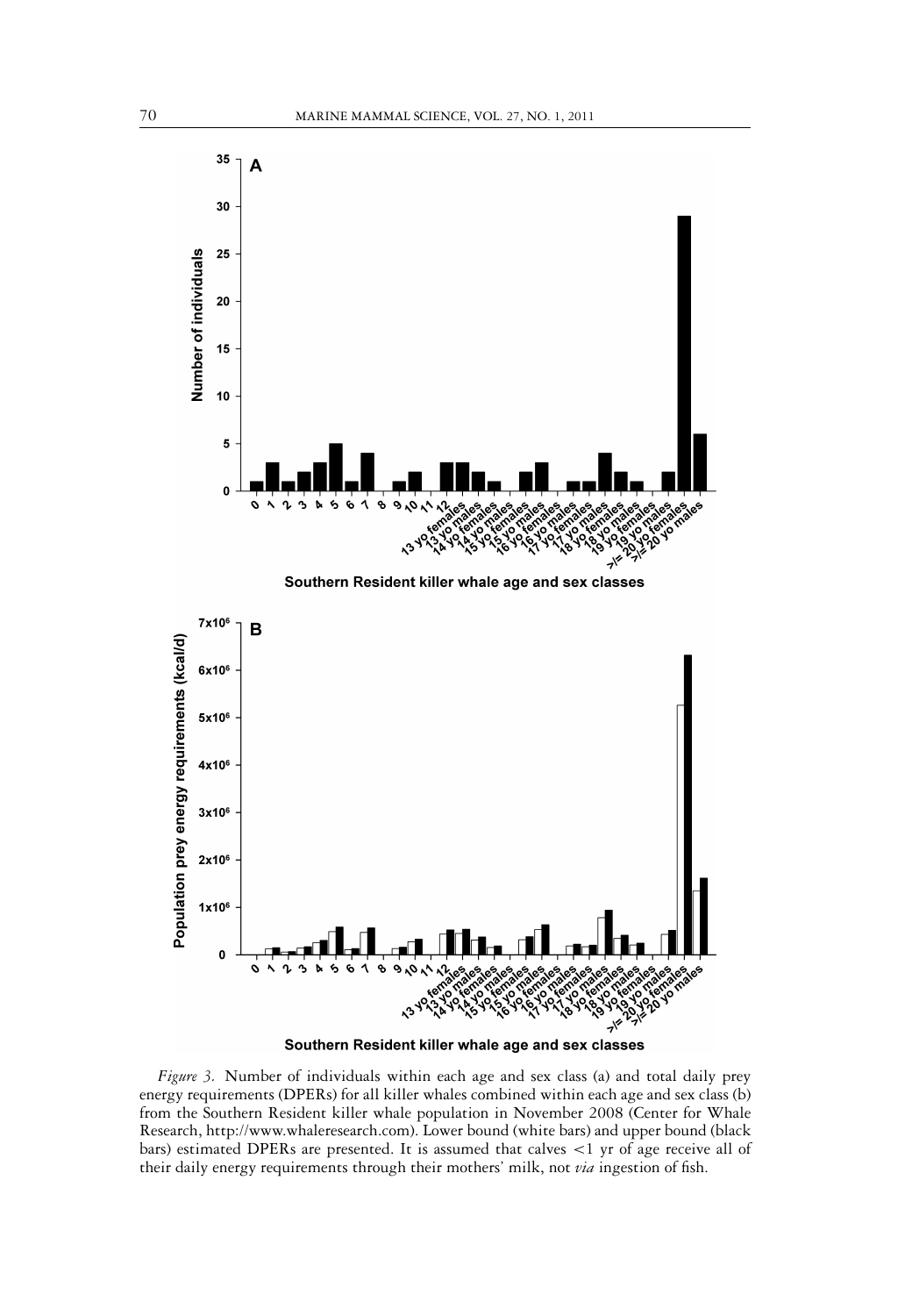#### **DISCUSSION**

Because of the multitude of uncertainties associated with estimating body mass and field metabolic rates (FMRs) in free-ranging killer whales, it is not appropriate to provide point estimates of FMR and daily prey energy requirements (DPERs). Thus, upper and lower bounds for daily FMRs and DPERs were used to estimate a reasonable range of FMRs and DPERs for Southern Resident killer whales. Upper bound FMRs and DPERs are approximately 20% greater than lower bound FMRs and DPERs, respectively, for all age and sex classes.

The concurrence between FMRs calculated from Equations 1 and 2, which assumed that FMRs of resident killer whales are five to six times Kleiber-predicted BMR (similar to other marine mammals), and FMRs calculated from killer whale daily activity budgets and *COT* curves suggests that FMRs and DPERs of free-ranging killer whales fall within the ranges presented in the current study. Furthermore, the estimated FMRs and DPERS of adult male (FMRs: 43–51 kcal/kg/d, DPERs: 51–61 kcal/kg/d) and female (FMRs: 46–55 kcal/kg/d, DPERs: 54–65 kcal/kg/d) killer whales from the present study are similar to those reported previously for other adult killer whales (Kriete 1995, Baird and Dill 1996, Osborne 1999, Williams 1999, Williams *et al.* 2004, Williams and Noren 2009). Interestingly, these mass-specific FMRs are also similar to those of adult harbor porpoises (*Phocoena phocoena*), which were calculated from swimming speeds and estimates of partitioned daily activity levels (Yasui and Gaskin 1986).

As additional information on SRKW body size and cetacean energetics become available, FMR and DPER estimates should be refined. Given that the calculations are based on body mass, deviations from true body mass values will inevitably lead to errors in these estimates. For example, a 10% increase in body mass results in a 7% increase in both FMR and DPER values. Thus, accurate assessments of body mass are critical to improving FMR and DPER estimates. Also, as mentioned previously, the energetic costs of growth in young animals and adolescent males and lactation in females could increase DPERs, though the effect of these costs on DPERs is unclear. Until these can be better quantified, it is probably best to use DPERs calculated from the upper bound equation (Equation 4), which are 1.2 times greater than DPERs calculated from the lower bound equation (Equation 3), for growing and lactating whales. If, for example, upper bound DPERs were used to estimate prey consumption rates in lactating females over the course of 1 yr, the 3–4 mo (Kastelein *et al.* 2003*b*) of 1.5–2 times increased prey consumption rates (Kriete 1995, Kastelein 2002, Kastelein *et al.* 2003*a*, *b*) would be accounted for.

Although discrepancies between the estimated and actual DPERs of an individual lactating female killer whale may arise from using the above methods, these discrepancies will negligibly impact the accuracy of the SRKW population's total estimated annual DPER. This is because there are only a small number of lactating females with calves <1 yr of age in the population at any given time (number of calves <1 yr of age in November 2008: 1, average number  $\pm$  SD of calves born per year: 3.1  $\pm$  0.8, average percent  $\pm$  SD first year survival of calves: 64.6  $\pm$  30.8%, data from 1998 through 2008, Center for Whale Research, http://www.whaleresearch.com). Similarly, only 15.7% of the population were adolescent males (aged 13–19 yr old) in November 2008 (census data, Center for Whale Research, http://www.whaleresearch.com), so if the DPERs of these growing animals were slightly underestimated, the total SRKW population DPER would only be slightly underestimated.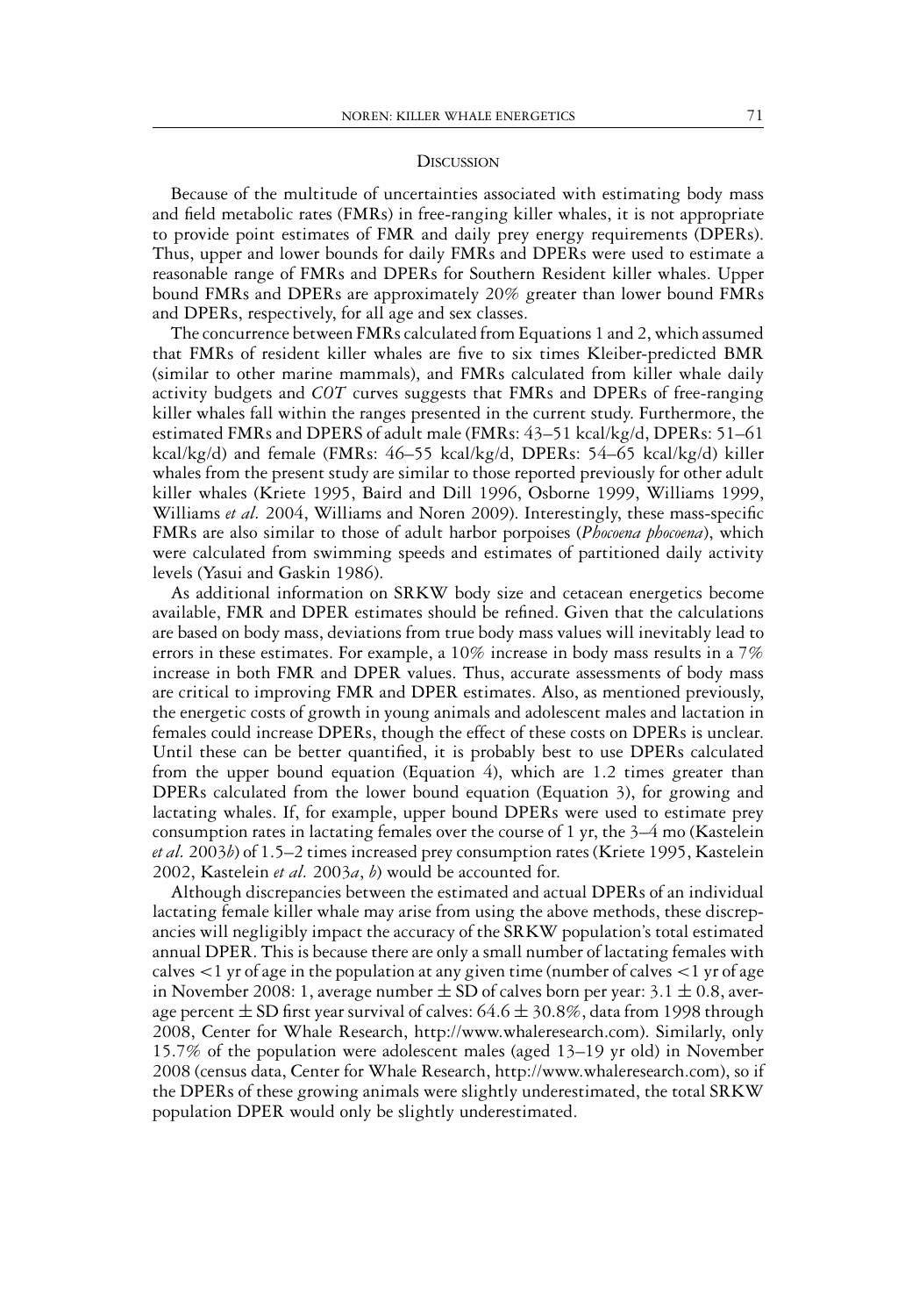| Age and<br>sex class <sup>a</sup> | <b>DPER</b><br>$(kcal/d)^a$ | Lower bound<br>DPER $(kcal/d)^b$ | Upper bound<br>DPER $(kcal/d)^b$ |
|-----------------------------------|-----------------------------|----------------------------------|----------------------------------|
| Immature $(1-6 \text{ yr})$       | 85,000                      | 41,376-108,525                   | 49,657-130,246                   |
| Juvenile $(7-12 \text{ yr})$      | 100,000                     | 118,019-145,299                  | 141,640-174,380                  |
| Female $>12$ yr                   | 160,000                     | 149,972-181,458                  | 179,988-217,775                  |
| Male $>12$ yr                     | 200,000                     | 155,885-224,521                  | 187,085-269,458                  |

*Table 3.* Comparison of daily prey energy requirements predicted for Southern Resident killer whales by Osborne (1999) and the present study.

a From Osborne (1999).

<sup>b</sup>From the present study.

This is the first study to estimate FMRs and DPERs of killer whales from all segments of a population during each yr of life until physical maturity (20 yr of age when body growth ceases). In contrast, Osborne (1999) presented distinct DPER estimates for immature (1–6 yr of age), juvenile (7–12 yr of age), male (>12 yr of age), and female  $(>12$  yr of age) killer whales (Table 3). The results of this study suggest that there is a wide range of DPERs within each of the four groups (Table 3) defined by Osborne (1999). For example, DPERs of immatures (1–6-yr old) and juveniles (7–12-yr old) increase 2.6- and 1.2-fold over a 5-yr span in age, respectively. Similarly, DPERs increase 1.4-fold during the male growth spurt from the age of 13–20-yr old. These findings differ significantly from those of Osborne (1999) and are due to the prolonged developmental period and associated changes in body mass with age in killer whales. These comparisons demonstrate the importance of keeping life history patterns in mind when estimating daily prey energy requirements.

Estimating FMRs and DPERs are first steps in determining prey consumption rates (PCRs) for the Southern Resident killer whale population. The next step for management purposes is to know how many individual fish are consumed by these whales per year. From a mathematical perspective, converting DPERs (kcal/d) to fish/year is a relatively straightforward task, as long as the caloric densities of the fish consumed are known.

However, determining the number of fish consumed per year by the Southern Resident killer whale population is not a simple undertaking for several reasons. First, the caloric densities of fish vary by species, age, size, percentage lipid content, geographic region, and season (Brett 1995). Second, although SRKWs prefer to consume relatively rare Chinook salmon in the summer (Ford *et al.* 1998, Ford and Ellis 2006, Hanson *et al.,* in press), the diet composition of SRKWs during other seasons is not as well known. Data suggest that diets of resident killer whales not only change seasonally (Ford and Ellis 2006, Hanson *et al.*, in press), but that even within the summer season, killer whales may predominantly consume different species of salmon during particular months (Ford and Ellis 2006, Hanson *et al.*, in press). Third, differences in prey selectivity across pod members of different age and sex classes are not well understood (Ford and Ellis 2006).

Given the limited data on SRKW prey selectivity, it would be difficult to estimate annual PCRs for every prey item that is consumed by this population. However, to illustrate how diverse species-specific consumption rates can be, PCRs for Chinook and chum (*Oncorhynchus keta*) salmon were calculated. Specifically, lower and upper bounds for PCRs of Chinook and chum salmon were calculated from DPERs (kcal/d)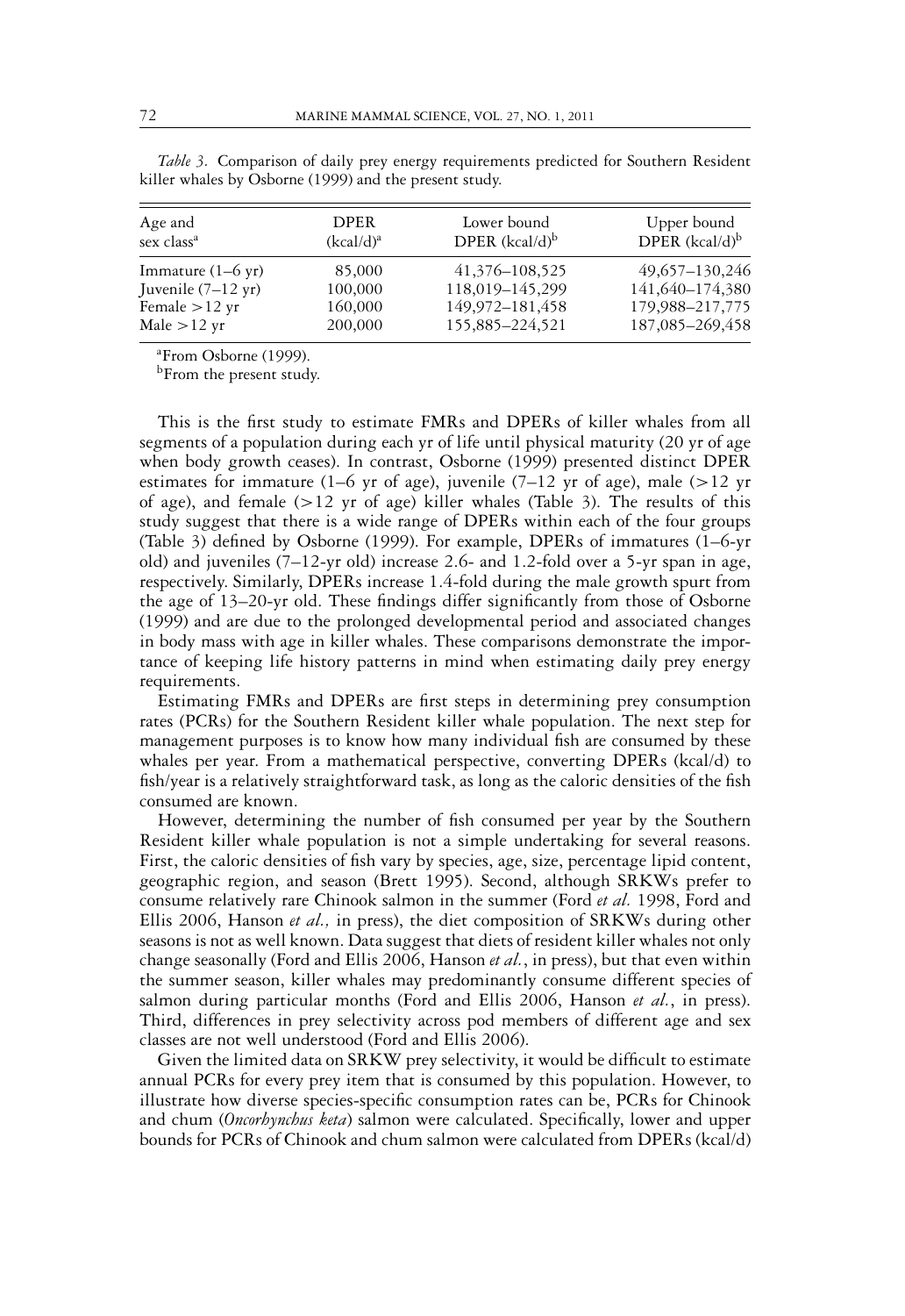of Southern Resident killer whales and caloric densities (kcal/fish) of Chinook (average value for adults from the Fraser River:  $16,386$  kcal/fish)<sup>1</sup> and chum (average value for adults from the Puget Sound:  $3,877$  kcal/fish)<sup>1</sup> salmon, assuming a single-species diet (for simplicity). Chinook and chum salmon were used for this example because they are the two most prevalent salmon species in the diets of Northern and Southern Resident killer whales (Ford *et al.* 1998, Ford and Ellis 2006, Hanson *et al.*, in press). When subsisting only on Chinook, the daily consumption rate for the 82 animals  $\geq$ 1 yr of age in the 83-member SRKW population ranges from 792 to 951 fish/d (289,131–347,000 fish/yr). Fish consumption increases significantly to 3,348–4,018 fish/d  $(1,222,003-1,466,581$  fish/yr) when the population consumes only chum.

It is not surprising that Chinook salmon is the preferred prey of resident killer whales (Ford and Ellis 2006), given its larger size and greater mass-specific caloric content compared to other salmonid species (Groot and Margolis 1991). As a consequence, fewer Chinook salmon need to be consumed by killer whales to meet their DPERs. However, because PCR values are sensitive to assumptions about the size and caloric density of the fish consumed, they should be refined as additional data on prey selectivity become available.

Although coarse estimates for the number of individual fish consumed per day are presented here, the actual number of prey items available in the ocean will have to be much greater to ensure that the population of SRKWs meets their DPERs. This is because prey resources can be patchy and ephemeral. Thus, a much larger prey base will need to be available to SRKWs when the total area of the foraging ground and the energetic cost of searching for prey are considered. Consequently, upper bound PCR estimates likely represent a minimum starting point for how many prey need to be available to meet the metabolic demands of the SRKW population. Future studies on the foraging efficiency of resident killer whales should be conducted to provide additional information to improve these estimates.

In conclusion, this study provides the first estimates of body mass, FMRs, and DPERs for all members of an existent cetacean population. These estimates were based on the best available data and should be refined as additional data become available. In the meantime, however, the estimated DPERs presented here can be combined with data on salmon availability and SRKW foraging selectivity and efficiency to assess the degree to which SRKWs may be prey limited.

#### **ACKNOWLEDGMENTS**

M. Ford, B. Hanson, S. Noren, L. Barre, and three anonymous reviewers provided comments that greatly improved this manuscript.

#### LITERATURE CITED

Baird, R. W., and L. M. Dill. 1996. Ecological and social determinants of group size in *transient* killer whales. Behavioral Ecology 7:408–416.

Barrett-Lennard, L. G., K. Heise, E. Saulitis, G. Ellis and C. Matkin. 1995. The impact of killer whale predation on Steller sea lion populations in British Columbia and Alaska. Report to the North Pacific Universities Marine Mammal Research Consortium, Vancouver,

<sup>&</sup>lt;sup>1</sup> Personal communication from Sandra O'Neill, NOAA Northwest Fisheries Science Center, 2725 Montlake Boulevard East, Seattle, WA 98112, August 2009.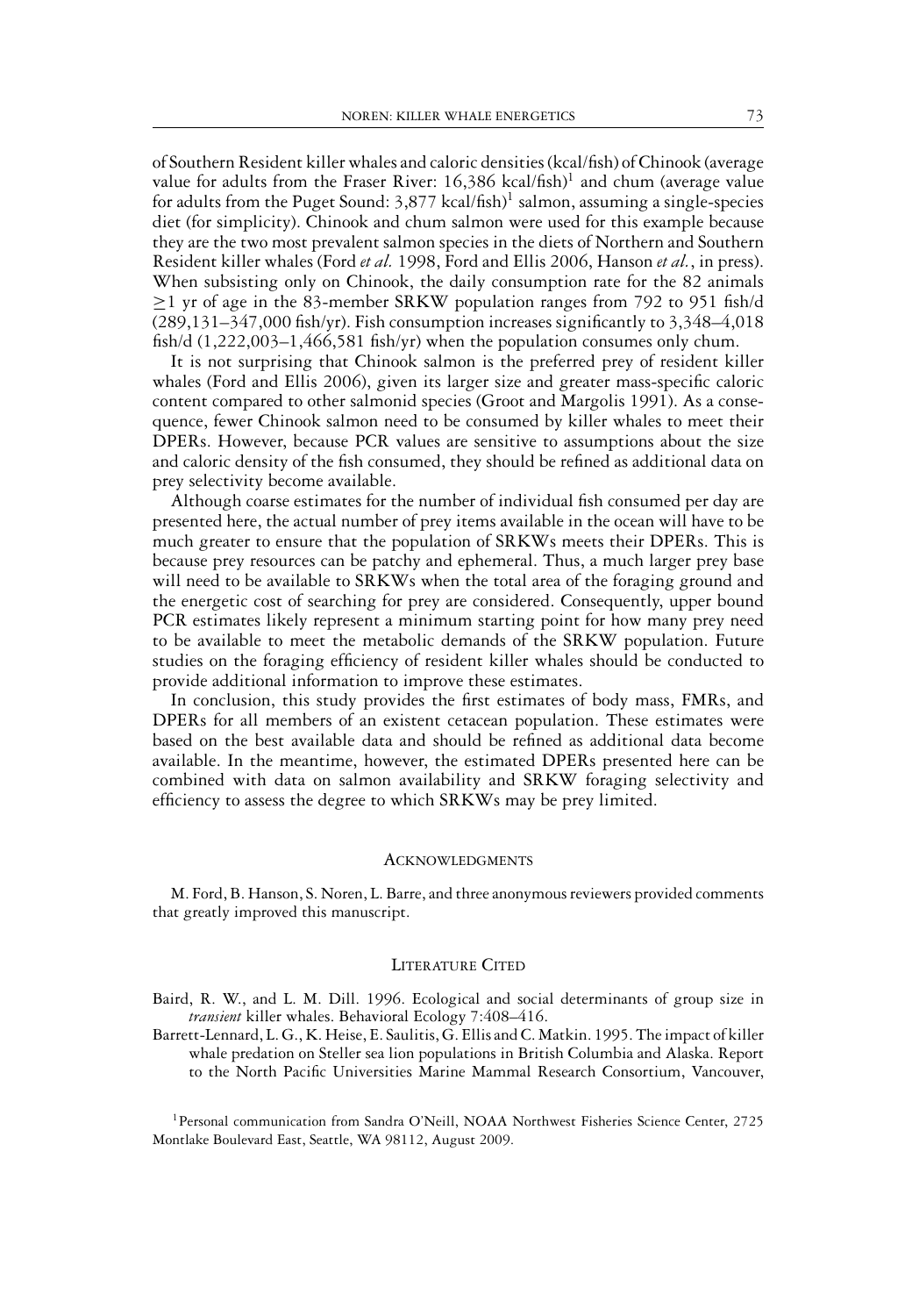British Columbia, Canada (unpublished). Available at http://www.marinemammal.org/ pdfs/Barrett\_etal1995-killer.pdf.

- Bigg, M. A. 1982. An assessment of killer whale (*Orcinus orca*) stocks off Vancouver Island, B.C. Report of the International Whaling Commission 32:655–666.
- Bigg, M. A., and A. A. Wolman. 1975. Live-capture killer whale (*Orcinus orca*) fishery, British Columbia and Washington waters, 1962–1973. Journal of Fisheries Research Board Canada 32:1213–1221.
- Brett, J. R. 1995. Energetics. Pages 1–68 *in* C. Groot, L. Margolis and W. C. Clark, eds. Physiological Ecology of Pacific Salmon. UBC Press, Vancouver, B.C.
- Christensen, I. 1988. Growth and reproduction of killer whales, *Orcinus orca*, in Norwegian coastal waters. Report of the International Whaling Commission (Special Issue 6):253– 258.
- Clark, S. T., and D. K. Odell. 1999. Allometric relationships and sexual dimorphism in captive killer whales (*Orcinus orca*). Journal of Mammalogy 80:777–785.
- Clark, S. T., D. K. Odell and C. T. Lacinak. 2000. Aspects of growth in captive killer whales (*Orcinus orca*). Marine Mammal Science 16:110–123.
- Costa, D. P. 2002. Energetics. Pages 387–394 *in* W. F. Perrin, B. Wursig and J. G. M. ¨ Thewissen, eds. Encyclopedia of marine mammals. Academic Press, San Diego, CA.
- Costa, D. P., and T. M. Williams. 1999. Marine mammal energetics. Pages 176–217 *in* J. E. Reynolds III and S. A. Rommel, eds. Biology of marine mammals. Smithsonian Institution Press, Washington, DC.
- Costa, D. P., B. J. Le Boeuf, A. C. Huntley and C. L. Ortiz. 1986. The energetics of lactation in the Northern elephant seal, *Mirounga angustirostris*. Journal of Zoology, London 209:21– 33.
- Costa, D. P., G. A. Antonelis and R. L. Delong. 1991. Effects of El Niño on the foraging energetics of the California sea lion. Pages 156–165 *in* F. Trillmich and K. A. Ono, eds. Pinnipeds and El Niño responses to environmental stress. Springer-Verlag, Berlin, Germany.
- DeMaster, D. P., A. W. Trites, P. Clapham, S. Mizroch, P. Wade, R. J. Small and J. Ver Hoef. 2006. The sequential megafaunal collapse hypothesis: Testing with existing data. Progress in Oceanography 68:329–342.
- Duffield, D. A., and K. W. Miller. 1988. Demographic features of killer whales in oceanaria in the United States and Canada, 1965–1987. Rit Fiskideildar 11:297–306.
- Estes, J. A., D. F. Doak, A. M. Springer, T. M. Williams and G. B. Van Vliet. 2009. Trend data *do* support the sequential nature of pinniped and sea otter declines in the North Pacific Ocean, *but* does it really matter? Marine Mammal Science 25:748– 754.
- Fahlman, A., R. Svärd, C. Wilson, D. A. S. Rosen and A. W. Trites. 2008. Activity and diving metabolism correlate in Steller sea lion *Eumetopias jubatus*. Aquatic Biology 2:75–84.
- Feldkamp, S. D. 1987. Swimming in the California sea lion: Morphometrics, drag and energetics. Journal of Experimental Biology 131:117–135.
- Ford, J. K. B. 1989. Acoustic behaviour of resident killer whales (*Orcinus orca*) off Vancouver Island, British Columbia. Canadian Journal of Zoology 67:727–745.
- Ford, J. K. B., and G. M. Ellis. 2006. Selective foraging by fish-eating killer whales (*Orcinus orca*) in British Columbia. Marine Ecology Progress Series 316:185–199.
- Ford, J. K. B., G. M. Ellis, L. G. Barrett-Lennard, A. B. Morton, R. S. Palm and K. C. Balcomb. 1998. Dietary specialisation in two sympatric populations of killer whales (*Orcinus orca*) in coastal British Columbia and adjacent waters. Canadian Journal of Zoology 76:1456–1471.
- Ford, J. K. B., G. M. Ellis, P. F. Olesiuk and K. C. Balcomb. 2009. Linking killer whale survival and prey abundance: Food limitation in the oceans' apex predator? Biology Letters 6:139–142.
- Gittleman, J. L., and S. D. Thompson. 1988. Energy allocation in mammalian reproduction. American Zoologist 28:863–875.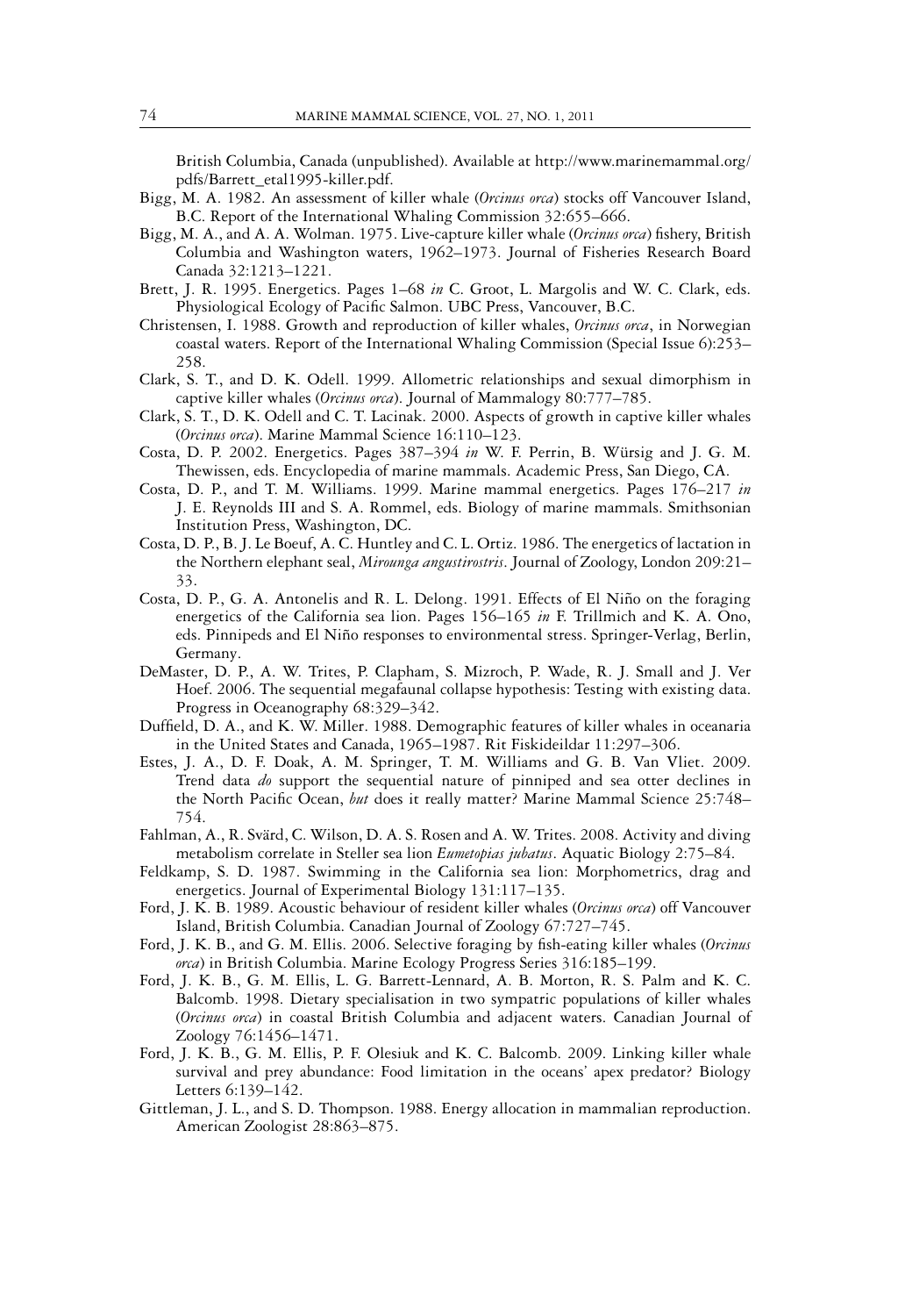- Groot, C., and L. Margolis, eds. 1991. Pacific salmon life histories. University of British Columbia Press, Vancouver, BC.
- Hanson, M. B., R. W. Baird, J. K. B. Ford, J. Hempelmann-Halos, D. M. Van Doornik, J. R. Candy, C. K. Emmons, G. S. Schorr, B. Gisborne, K. L. Ayres, S. K. Wasser, K. C. Balcomb, K. Balcomb-Bartok, J. G. Sneva and M. J. Ford. In press. Species and stock identification of prey consumed by endangered "southern resident" killer whales in their summer range. Endangered Species Research.
- Hastie, G. D., D. A. S. Rosen and A. W. Trites. 2006. The influence of depth on a breath-hold diver: predicting the diving metabolism of Steller sea lions (*Eumetopias jubatus*). Journal of Experimental Marine Biology 336:163–170.
- Hastie, G. D., D. A. S. Rosen and A. W. Trites. 2007. Reductions in oxygen consumption during dives and estimated submergence limitations of Steller sea lions (*Eumetopius jubatus*). Marine Mammal Science 23:272–286.
- Heyning, J. E. 1988. Presence of solid food in a young calf killer whale (*Orcinus orca*). Marine Mammal Science 4:68–71.
- Hurley, J. A., and D. P. Costa. 2001. Standard metabolic rate at the surface and during trained submersions in adult California sea lions (*Zalophus californianus*). The Journal of Experimental Biology 204:3273–3281.
- Jonsgård, Å., and P. B. Lyshoel. 1970. A contribution to the knowledge of the biology of the killer whale *Orcinus orca* (L.). Nytt Magasin for Zoologi 18:41–48.
- Kastelein, R. A., S. Walton, D. Odell, S. H. Nieuwstraten and P. R. Wiepkema. 2000. Food consumption of a captive female killer whale (*Orcinus orca*). Aquatic Mammals 26:127–131.
- Kastelein, R. A., J. Kershaw, E. Berghout and P. R. Wiepkema. 2001. Food consumption and suckling in Killer whales (*Orcinus orca*) at Marineland Antibes. International Zoo Yearbook 38:204–218.
- Kastelein, R. A., N. Vaughan, S. Walton and P. R. Wiepkema. 2002. Food intake and body measurements of Atlantic bottlenose dolphins (*Tursiops truncatus*) in captivity. Marine Environmental Research 53:199–218.
- Kastelein, R. A., J. Kershaw, E. Berghout and P. R. Wiepkema. 2003*a*. Food consumption and suckling in killer whales *Orcinus orca* at Marineland Antibes. International Zoo Yearbook 38:204–218.
- Kastelein, R. A., C. Staal and P. R. Wiepkema. 2003*b*. Food consumption, food passage time and body measurements of captive Atlantic bottlenose dolphins (*Tursiops truncatus*). Aquatic Mammals 29:53–66.
- Kleiber, M. 1975. The fire of life: An introduction to animal energetics. 2nd edition. Robert E. Kreiger Publishing, Huntington, NY.
- Krahn, M. M., M. J. Ford, W. F. Perrin, P. R. Wade, R. P. Angliss, M. B. Hanson, B. L. Taylor, G. M. Ylitalo, M. E. Dahlheim, J. E. Stein and R. S. Waples. 2004. 2004 status review of southern resident killer whales (*Orcinus orca*) under the Endangered Species Act. U.S. Department of Commerce, NOAA Technical Memorandum NMFS-NWFSC-62. 73 pp.
- Kriete, B. 1995. Bioenergetics in the killer whale, *Orcinus orca*. Doctoral dissertation, University of British Columbia, Vancouver, BC. 138 pp.
- Maniscalco, J. M., C. O. Matkin, D. Maldini, D. G. Calkins and S. Atkinson. 2007. Assessing killer whale predation on Steller sea lions from field observations in Kenai Fjords, Alaska. Marine Mammal Science 23:306–321.
- Nishiwaki, M., and C. Handa. 1958. Killer whales caught in the coastal waters off Japan for recent 10 years. Scientific Reports of the Whales Research Institute, Tokyo 13:85–96.
- Noren, D. P. 2002. Thermoregulation of weaned northern elephant seal (*Mirounga angustirostris*) pups in air and water. Physiological and Biochemical Zoology 75:513– 523.
- Noren, S. R., and E. F. Edwards. 2006. Physiological and behavioral development in delphinid calves: Implications for calf separation and mortality due to tuna purse-seine sets. Marine Mammal Science 23:15–29.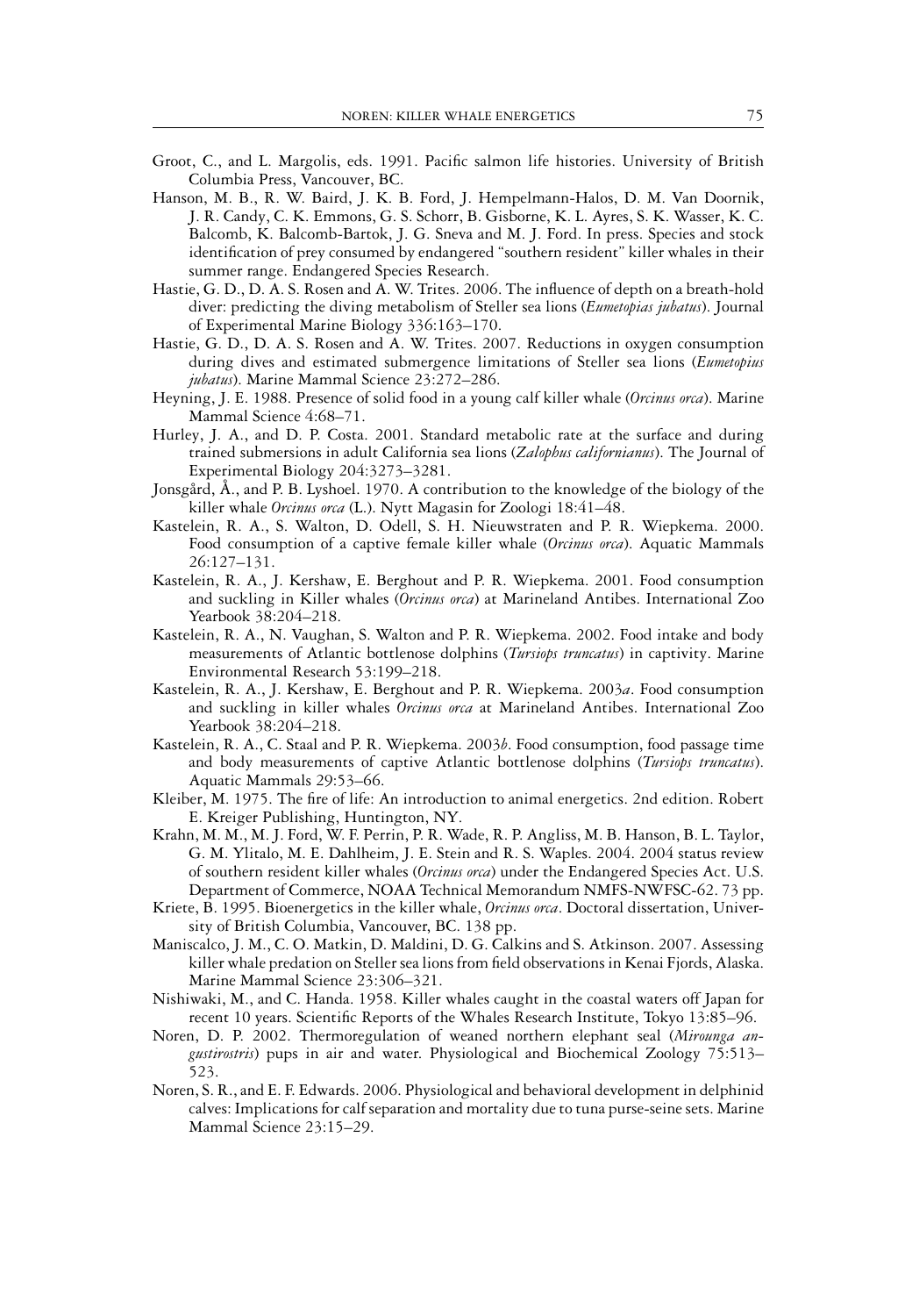- Noren, D. P., A. H. Johnson, D. Rehder and A. Larson. 2009. Close approaches by vessels elicit surface active behaviors by southern resident killer whales. Endangered Species Research 8:179–192.
- Osborne, R. W. 1999. A historical ecology of Salish Sea "resident" killer whales (*Orcinus orca*): With implications for management. Doctoral dissertation, University of Victoria, Victoria, BC. 262 pp.
- Pauly, D., A. W. Trites, E. Capuli and V. Christensen. 1998. Diet composition and trophic levels of marine mammals. ICES Journal of Marine Science 55:467–481.
- Rosen, D. A. S., and A. W. Trites. 2002. Cost of transport in Steller sea lions, *Eumetopias jubatus*. Marine Mammal Science 18:513–524.
- Springer, A. M., J. A. Estes, G. B. Van Vliet, T. M. Williams, D. F. Doak, E. M. Danner, K. A. Forney and B. Pfister. 2003. Sequential megafaunal collapse in the North Pacific Ocean: An ongoing legacy of industrial whaling? Proceedings of the National Academy of Sciences 100:12223–12228.
- Springer, A. M., J. A. Estes, G. B. Van Vliet, T. M. Williams, D. F. Doak, E. M. Danner and B. Pfister. 2008. Mammal-eating killer whales, industrial whaling, and the sequential megafaunal collapse in the North Pacific Ocean: A reply to the critics of Springer *et al.* 2003. Marine Mammal Science 24:414–442.
- Trites, A. W., V. B. Deecke, E. J. Gregr, J. K. B. Ford and P. F. Olesiuk. 2007. Killer whales, whaling, and sequential megafaunal collapse in the north Pacific: A comparative analysis of the dynamics of marine mammals in Alaska and British Columbia following commercial whaling. Marine Mammal Science 23:751–765.
- Wade, P. R., V. N. Burkanov, M. E. Dahlheim, N. A. Friday, L. W. Fritz, T. R. Loughlin, S. A. Mizroch, M. M. Muto, D. W. Rice, L. G. Barrett-Lennard, N. A. Black, A. M. Burdin, J. Calambokidis, S. Cerchio, J. K. B. Ford, J. K. Jacobsen, C. O. Matkin, D. R. Matkin, A. V. Mehta, R. J. Small, J. M. Straley, S. M. McCluskey, G. R. VanBlaricom and P. J. Clapham. 2007. Killer whales and marine mammal trends in the North Pacific—a re-examination of evidence for sequential megafauna collapse and the prey-switching hypothesis. Marine Mammal Science 23:766–802.
- Wade, P. R., J. M. Ver Hoef and D. P. DeMaster. 2009. Mammal-eating killer whales and their prey—trend data for pinnipeds and sea otters in the North Pacific Ocean do not support the sequential megafaunal collapse hypothesis. Marine Mammal Science 25:737– 747.
- Ward, E. J., E. E. Holmes and K. C. Balcomb. 2009. Quantifying the effects of prey abundance on killer whale reproduction. Journal of Applied Ecology 46:632–640.
- Webb, P. M., R. D. Andrews, D. P. Costa and B. J. Le Boeuf. 1998. Heart rate and oxygen consumption of northern elephant seals diving in the laboratory. Physiological Zoology 71:116–125.
- Williams, T. M. 1999. The evolution of cost efficient swimming in marine mammals: Limits to energetic optimization. Philosophical Transactions of the Royal Society London B 354:193–201.
- Williams, T. M., J. A. Estes, D. F. Doak and A. M. Springer. 2004. Killer appetites: Assessing the role of predators in ecological communities. Ecology 85:3373–3384.
- Williams, T. M., G. L. Kooyman and D. A. Croll. 1991. The effect of submergence on heart rate and oxygen consumption of swimming seals and sea lions. Journal of Comparative Physiology B 160:637–644.
- Williams, R., and D. P. Noren. 2009. Swimming speed, respiration rate and estimated cost of transport in adult killer whales. Marine Mammal Science 25:327–350.
- Williams, T. M., M. Rutishauser, B. Long, T. Fink, J. Gafney, H. Mostman-Liwanag and D. Casper. 2007. Seasonal variability in otariid energetics: Implications for the effects of predators on localized prey resources. Physiological and Biochemical Zoology 80:433– 443.
- Williams, R., D. Lusseau and P. S. Hammond. 2006. Estimating relative energetic costs of human disturbance to killer whales (*Orcinus orca*). Biological Conservation 133:301–311.